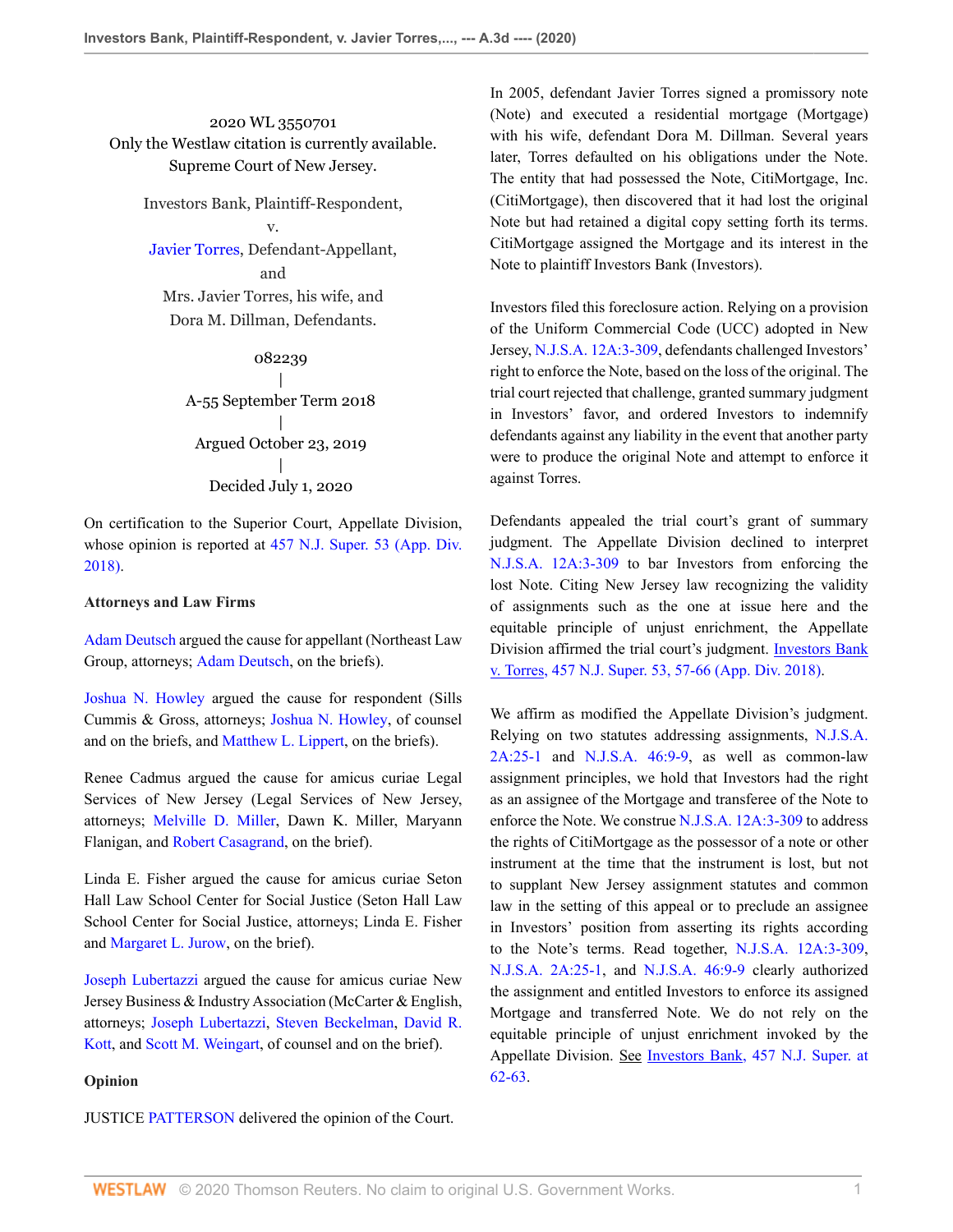**\*4** We conclude that the trial court was presented with competent evidence that CitiMortgage had possessed the Note but misplaced it, that there was no genuine issue of material fact as to Investors' right to enforce the Note, and that the trial court adequately protected Torres from the threat of double liability. We therefore hold that the trial court properly granted summary judgment in Investors' favor and entered a judgment of foreclosure.

I.

# A.

On October 28, 2005, defendant Javier Torres signed the Note. He promised to pay \$650,000 plus interest to the order of the lender identified in the Note as AMRO Mortgage Group, Inc. (ABN). The Note confirmed Torres's understanding that ABN was authorized to transfer the Note and memorialized his agreement that ABN "or anyone who takes this Note by transfer and who is entitled to receive payments under this Note" would be considered the "Note Holder." The Note was secured by the October 28, 2005 Mortgage on defendants' residential property in Woodcliff Lake, New Jersey.

ABN subsequently merged into CitiMortgage, which succeeded to its interest in the Note executed by Torres and the Mortgage executed by both defendants.

On September 15, 2008, CitiMortgage and defendants entered into a loan modification agreement which lowered the interest rate on the loan and extended the maturity date on the Note by three years.

On February 1, 2010, Torres defaulted on the Note.

# B.

CitiMortgage filed a foreclosure action against defendants on November 8, 2010. While that action was pending, CitiMortgage discovered that it no longer possessed the original Note. Nonetheless, CitiMortgage moved for summary judgment.

The trial court granted in part and denied in part CitiMortgage's summary judgment motion. The court stated that there was a disputed issue of material fact as to CitiMortgage's assertion "that it acquired possession of the Note and Mortgage on September 7, 2007 and that it remains in possession of same." The court scheduled a summary hearing to resolve that question. CitiMortgage then voluntarily dismissed its foreclosure action without prejudice.

On October 22, 2013, a CitiMortgage representative executed a Lost Note Affidavit. The affiant stated that after the Note was executed by Torres and delivered to CitiMortgage, "the original Note was misplaced, lost or destroyed." He further represented that the Note was not found despite a "thorough and diligent search" during which CitiMortgage "[s]earched loan files and imaged documents." The affiant asserted in the Lost Note Affidavit that CitiMortgage was the "the lawful owner of the note," and had not "cancelled, altered, assigned or hypothecated the note."

CitiMortgage attached a digital copy of the Note without endorsements to its Affidavit and represented that after the copy was made, the Note had been "properly endorsed." The digital copy set forth the terms of the Note.

C.

On September 2, 2014, in accordance with the Fair Foreclosure Act, [N.J.S.A. 2A:50-56](http://www.westlaw.com/Link/Document/FullText?findType=L&pubNum=1000045&cite=NJST2A%3a50-56&originatingDoc=I9d55ef20bbb911ea93a0cf5da1431849&refType=LQ&originationContext=document&vr=3.0&rs=cblt1.0&transitionType=DocumentItem&contextData=(sc.Keycite)), CitiMortgage served on Torres a Notice of Default and Intention to Foreclose (NOI). On the NOI, CitiMortgage listed itself as the loan servicer, and listed Investors as the lender.

On November 20, 2014, CitiMortgage assigned to Investors "all beneficial interest under" the Mortgage, thus conveying its right to enforce the Note and Mortgage to Investors. The assignment provided that "[t]he transfer of the mortgage and accompanying rights was effective at the time the loan was sold and consideration passed to [Investors]." The assignment was recorded in the Bergen County Clerk's Office.

**\*5** Investors then filed this foreclosure action in the Chancery Division. Defendants filed an answer, asserting as an affirmative defense that Investors "cannot enforce the note because it is neither a possessor of the note, a holder in due course, or a non-holder with a right to enforce."

After the parties conducted discovery, Investors moved for summary judgment pursuant to Rules 4:46-1 and 4:46-2. Investors submitted to the trial court the Lost Note Affidavit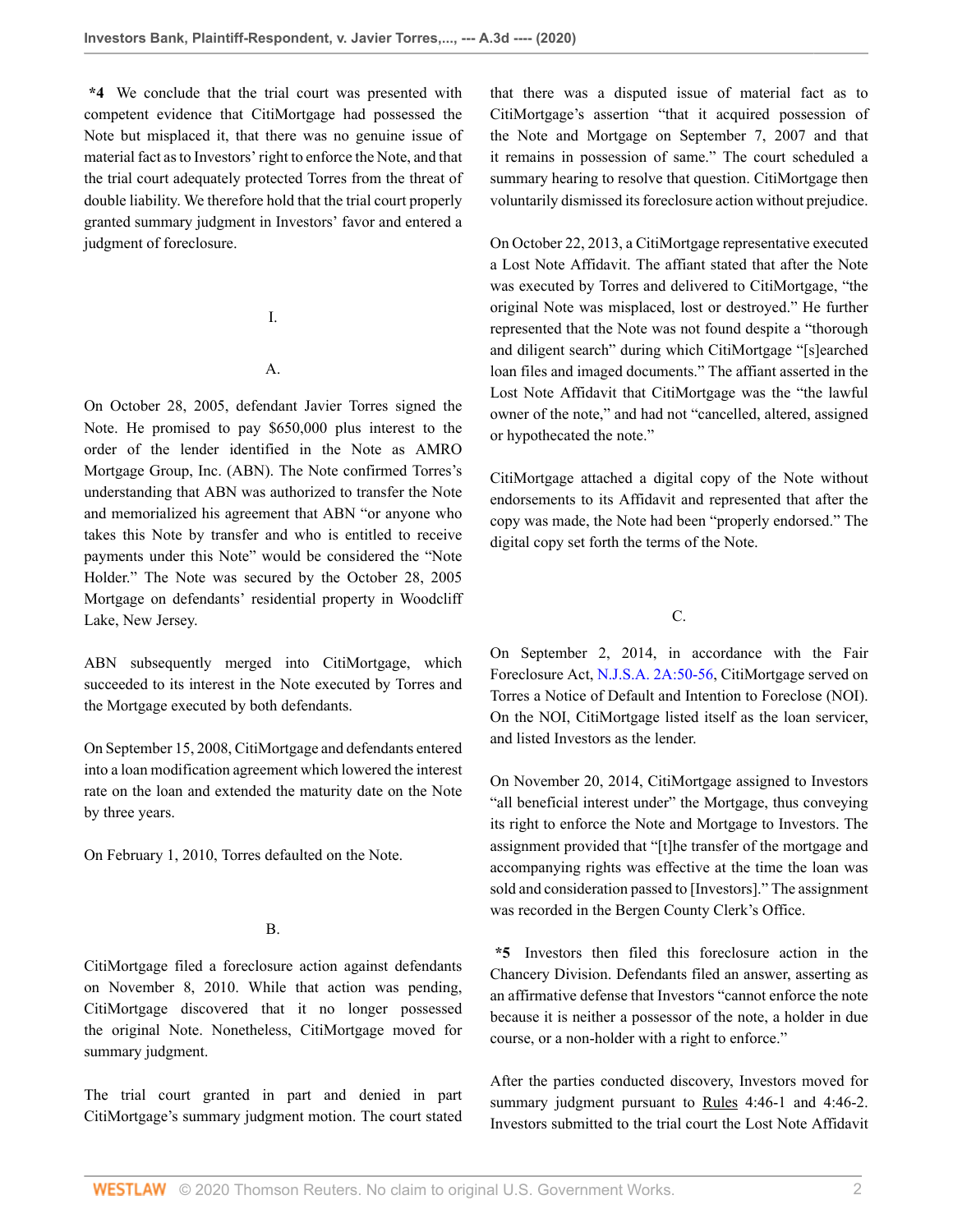and the digital copy of the Note. To support the admissibility of those documents as business records under [N.J.R.E. 803\(c\)](http://www.westlaw.com/Link/Document/FullText?findType=L&pubNum=1003066&cite=NJSTREVNJRE803&originatingDoc=I9d55ef20bbb911ea93a0cf5da1431849&refType=SP&originationContext=document&vr=3.0&rs=cblt1.0&transitionType=DocumentItem&contextData=(sc.Keycite)#co_pp_7c0e00007efa7) [\(6\),](http://www.westlaw.com/Link/Document/FullText?findType=L&pubNum=1003066&cite=NJSTREVNJRE803&originatingDoc=I9d55ef20bbb911ea93a0cf5da1431849&refType=SP&originationContext=document&vr=3.0&rs=cblt1.0&transitionType=DocumentItem&contextData=(sc.Keycite)#co_pp_7c0e00007efa7) Investors submitted a certification by a CitiMortgage executive with responsibility for document control. The certification stated that CitiMortgage's business records that are maintained for the purpose of servicing mortgage loans were "made at or near the time by, or from information provided by, persons with knowledge of the activity and transactions reflected in such records"; that the records were "kept in the course of business activity conducted regularly" by CitiMortgage; and that it was the "regular practice of [CitiMortgage's] mortgage servicing business to make [those] records."

In the certification, CitiMortgage's representative acknowledged that Investors did not have the original Note and referred the court to the Lost Note Affidavit for an explanation of the missing Note. CitiMortgage's representative asserted that, despite the loss of the original Note, Investors had standing to enforce the Note pursuant to [N.J.S.A. 12A:3-309.](http://www.westlaw.com/Link/Document/FullText?findType=L&pubNum=1000045&cite=NJST12A%3a3-309&originatingDoc=I9d55ef20bbb911ea93a0cf5da1431849&refType=LQ&originationContext=document&vr=3.0&rs=cblt1.0&transitionType=DocumentItem&contextData=(sc.Keycite))

Defendants opposed Investors' summary judgment motion. They contested Investors' standing based primarily on the fact that Investors did not have the original Note. They also asserted that the NOI served by CitiMortgage in advance of the foreclosure action was defective because the NOI prematurely designated Investors as the lender two months before CitiMortgage assigned the Mortgage to Investors.

The trial court granted Investors' summary judgment motion. The court reasoned that a plaintiff in a foreclosure action must demonstrate either possession of the note or a valid assignment of the mortgage predating the filing of the foreclosure complaint; in its view, Investors had proven that it was assigned the mortgage two months before it filed its action. Without expressly ruling on the admissibility of the documents, the court acknowledged that Investors had provided a Lost Note Affidavit and a digital copy of the Note. It stated that "the Office of Foreclosure will address the lost note when [Investors] files for final judgment."

The trial court, however, agreed with defendants that CitiMortgage had prematurely listed Investors as the lender on its NOI prior to CitiMortgage's assignment of the mortgage to Investors. It therefore barred Investors from filing for final judgment for sixty days.

After the expiration of the sixty-day period prescribed by the trial court, Investors filed an application for final judgment with the Office of Foreclosure. Defendants renewed their objection to foreclosure based on their argument that Investors was not a holder of the Note under [N.J.S.A.](http://www.westlaw.com/Link/Document/FullText?findType=L&pubNum=1000045&cite=NJST12A%3a3-309&originatingDoc=I9d55ef20bbb911ea93a0cf5da1431849&refType=LQ&originationContext=document&vr=3.0&rs=cblt1.0&transitionType=DocumentItem&contextData=(sc.Keycite)) [12A:3-309](http://www.westlaw.com/Link/Document/FullText?findType=L&pubNum=1000045&cite=NJST12A%3a3-309&originatingDoc=I9d55ef20bbb911ea93a0cf5da1431849&refType=LQ&originationContext=document&vr=3.0&rs=cblt1.0&transitionType=DocumentItem&contextData=(sc.Keycite)). The Office of Foreclosure remanded that dispute to the trial court for resolution.

The trial court rejected defendants' argument. The court held that Investors had proven the terms of the Note by producing the digital copy of that instrument, and that the assignment established Investors' right to enforce the Note. The court required Investors to indemnify defendants "should another party attempt to enforce the lost note."

**\*6** The trial court remanded the matter to the Office of Foreclosure. Final judgment was entered in Investors' favor on January 25, 2017.

# D.

Defendants appealed the final judgment of foreclosure.

Rejecting the interpretation of [N.J.S.A. 12A:3-309](http://www.westlaw.com/Link/Document/FullText?findType=L&pubNum=1000045&cite=NJST12A%3a3-309&originatingDoc=I9d55ef20bbb911ea93a0cf5da1431849&refType=LQ&originationContext=document&vr=3.0&rs=cblt1.0&transitionType=DocumentItem&contextData=(sc.Keycite)) urged by defendants, the Appellate Division declined to construe that provision to bar a party that is the assignee of a mortgage and the transferee of a lost note from enforcing those instruments. [Investors Bank, 457 N.J. Super. at 58-60](http://www.westlaw.com/Link/Document/FullText?findType=Y&serNum=2045994883&pubNum=0000590&originatingDoc=I9d55ef20bbb911ea93a0cf5da1431849&refType=RP&fi=co_pp_sp_590_58&originationContext=document&vr=3.0&rs=cblt1.0&transitionType=DocumentItem&contextData=(sc.Keycite)#co_pp_sp_590_58). The court held that "a person who was both in possession of a note and entitled to enforce it when the loss occurred may enforce that note and may transfer that right to another" and "a subsequent transferee need only prove 'the terms of the instrument and the person's right to enforce the instrument' as required by [\[N.J.S.A. 12A:3-309\(b\)\]](http://www.westlaw.com/Link/Document/FullText?findType=L&pubNum=1000045&cite=NJST12A%3a3-309&originatingDoc=I9d55ef20bbb911ea93a0cf5da1431849&refType=LQ&originationContext=document&vr=3.0&rs=cblt1.0&transitionType=DocumentItem&contextData=(sc.Keycite))." [Id. at 60](http://www.westlaw.com/Link/Document/FullText?findType=Y&serNum=2045994883&pubNum=0000590&originatingDoc=I9d55ef20bbb911ea93a0cf5da1431849&refType=RP&fi=co_pp_sp_590_60&originationContext=document&vr=3.0&rs=cblt1.0&transitionType=DocumentItem&contextData=(sc.Keycite)#co_pp_sp_590_60).

The Appellate Division viewed its interpretation of the statute to be consonant with the equitable doctrine of unjust enrichment. [Id. at 62-63.](http://www.westlaw.com/Link/Document/FullText?findType=Y&serNum=2045994883&pubNum=0000590&originatingDoc=I9d55ef20bbb911ea93a0cf5da1431849&refType=RP&fi=co_pp_sp_590_62&originationContext=document&vr=3.0&rs=cblt1.0&transitionType=DocumentItem&contextData=(sc.Keycite)#co_pp_sp_590_62) It reasoned that if it were to adopt defendants' argument, it would deprive Investors of the benefit of its bargain with CitiMortgage and permit Torres "to stay in the mortgaged premises and continue to ignore his obligations to pay principal, interest, taxes and insurance premiums, adding to a debt that already exceeds \$900,000." Ibid. The Appellate Division further held that the Lost Note Affidavit was properly authenticated and qualified as a business record under [N.J.R.E. 803\(c\)\(6\).](http://www.westlaw.com/Link/Document/FullText?findType=L&pubNum=1003066&cite=NJSTREVNJRE803&originatingDoc=I9d55ef20bbb911ea93a0cf5da1431849&refType=SP&originationContext=document&vr=3.0&rs=cblt1.0&transitionType=DocumentItem&contextData=(sc.Keycite)#co_pp_7c0e00007efa7) [Id. at 63-64.](http://www.westlaw.com/Link/Document/FullText?findType=Y&serNum=2045994883&pubNum=0000590&originatingDoc=I9d55ef20bbb911ea93a0cf5da1431849&refType=RP&fi=co_pp_sp_590_63&originationContext=document&vr=3.0&rs=cblt1.0&transitionType=DocumentItem&contextData=(sc.Keycite)#co_pp_sp_590_63)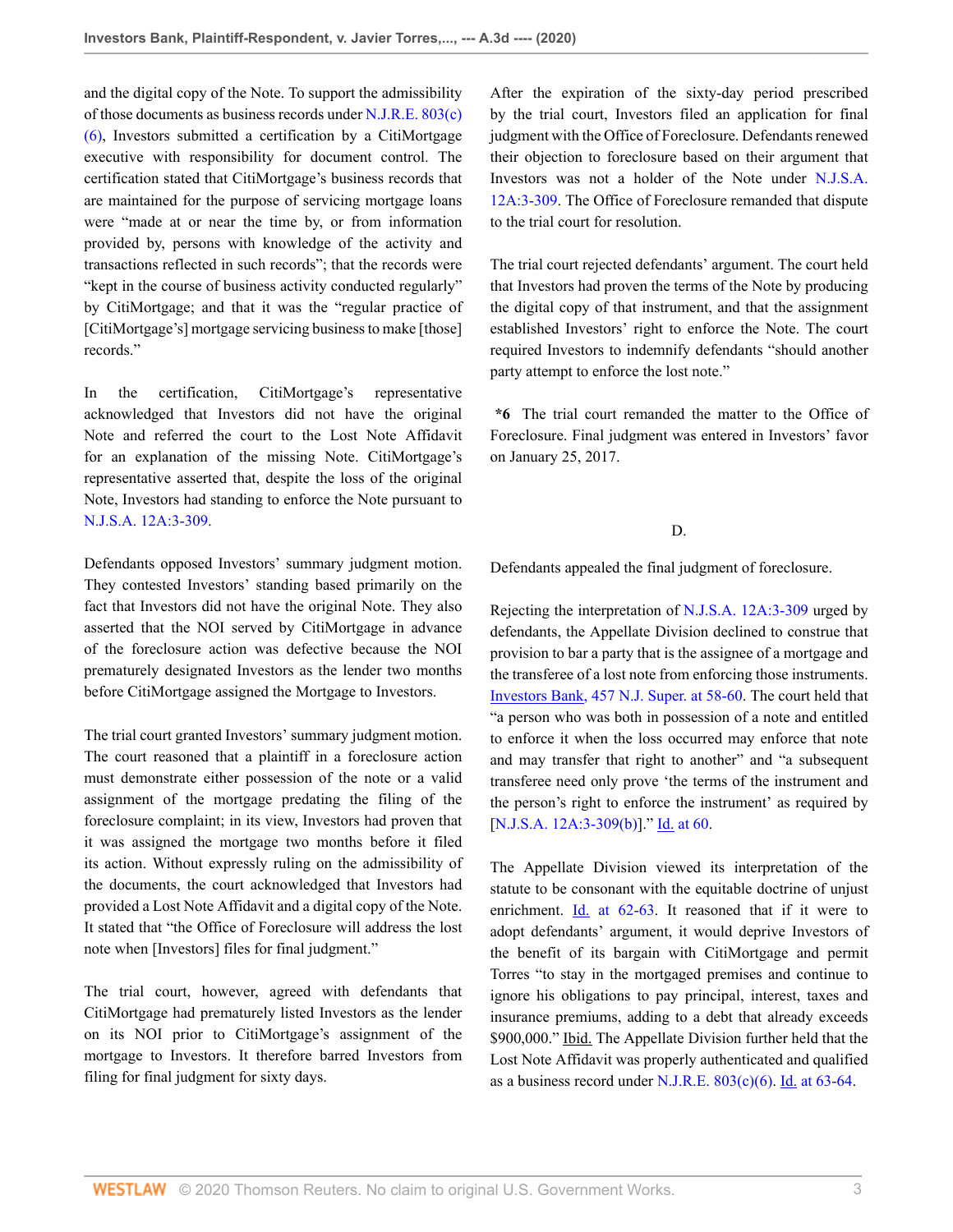Accordingly, the Appellate Division concluded that the trial court had properly granted Investors' motion for summary judgment. It affirmed the judgment of foreclosure. Id. at 57-66.

### E.

We granted defendants' petition for certification. [236 N.J. 594](http://www.westlaw.com/Link/Document/FullText?findType=Y&serNum=2047806004&pubNum=0000583&originatingDoc=I9d55ef20bbb911ea93a0cf5da1431849&refType=RP&originationContext=document&vr=3.0&rs=cblt1.0&transitionType=DocumentItem&contextData=(sc.Keycite)) [\(2019\).](http://www.westlaw.com/Link/Document/FullText?findType=Y&serNum=2047806004&pubNum=0000583&originatingDoc=I9d55ef20bbb911ea93a0cf5da1431849&refType=RP&originationContext=document&vr=3.0&rs=cblt1.0&transitionType=DocumentItem&contextData=(sc.Keycite)) We also granted the motions of Legal Services of New Jersey, Seton Hall Law Center for Social Justice, and the New Jersey Business and Industry Association to appear as amici curiae.

# II.

#### A.

Defendants contest the admissibility of the Lost Note Affidavit as a business record pursuant to [N.J.R.E. 803\(c\)](http://www.westlaw.com/Link/Document/FullText?findType=L&pubNum=1003066&cite=NJSTREVNJRE803&originatingDoc=I9d55ef20bbb911ea93a0cf5da1431849&refType=SP&originationContext=document&vr=3.0&rs=cblt1.0&transitionType=DocumentItem&contextData=(sc.Keycite)#co_pp_7c0e00007efa7) [\(6\).](http://www.westlaw.com/Link/Document/FullText?findType=L&pubNum=1003066&cite=NJSTREVNJRE803&originatingDoc=I9d55ef20bbb911ea93a0cf5da1431849&refType=SP&originationContext=document&vr=3.0&rs=cblt1.0&transitionType=DocumentItem&contextData=(sc.Keycite)#co_pp_7c0e00007efa7) They argue that [N.J.S.A. 12A:3-309](http://www.westlaw.com/Link/Document/FullText?findType=L&pubNum=1000045&cite=NJST12A%3a3-309&originatingDoc=I9d55ef20bbb911ea93a0cf5da1431849&refType=LQ&originationContext=document&vr=3.0&rs=cblt1.0&transitionType=DocumentItem&contextData=(sc.Keycite)) plainly bars a party that possessed a lost promissory note before it was lost from transferring its interests under that note after the loss. Defendants assert that because Investors was not in possession of the Note when it was lost, it has no right as an assignee to enforce that Note in its foreclosure action. They observe that [UCC section 3-309](http://www.westlaw.com/Link/Document/FullText?findType=L&pubNum=1002112&cite=ULUCCS3-309&originatingDoc=I9d55ef20bbb911ea93a0cf5da1431849&refType=LQ&originationContext=document&vr=3.0&rs=cblt1.0&transitionType=DocumentItem&contextData=(sc.Keycite)) was amended in 2002 to expressly authorize a transferee to enforce a lost instrument if the transferee "directly or indirectly acquired ownership of the instrument from a person who was entitled to enforce the instrument when the loss occurred." They claim that because the New Jersey Legislature did not amend [N.J.S.A.](http://www.westlaw.com/Link/Document/FullText?findType=L&pubNum=1000045&cite=NJST12A%3a3-309&originatingDoc=I9d55ef20bbb911ea93a0cf5da1431849&refType=LQ&originationContext=document&vr=3.0&rs=cblt1.0&transitionType=DocumentItem&contextData=(sc.Keycite)) [12A:3-309](http://www.westlaw.com/Link/Document/FullText?findType=L&pubNum=1000045&cite=NJST12A%3a3-309&originatingDoc=I9d55ef20bbb911ea93a0cf5da1431849&refType=LQ&originationContext=document&vr=3.0&rs=cblt1.0&transitionType=DocumentItem&contextData=(sc.Keycite)) to incorporate that 2002 amendment, it did not intend that assignees in Investors' position be permitted to enforce lost instruments such as the Note at issue here. Defendants argue that this case does not implicate principles of unjust enrichment because Investors can extricate itself from its transaction with CitiMortgage and Torres will be required to pay his debt to CitiMortgage even if foreclosure is denied.

# B.

**\*7** Investors counters that, under [N.J.S.A. 2A:25-1](http://www.westlaw.com/Link/Document/FullText?findType=L&pubNum=1000045&cite=NJST2A%3a25-1&originatingDoc=I9d55ef20bbb911ea93a0cf5da1431849&refType=LQ&originationContext=document&vr=3.0&rs=cblt1.0&transitionType=DocumentItem&contextData=(sc.Keycite)) and the common law, any contract right is assignable unless its assignment is prohibited by law. It construes [N.J.S.A.](http://www.westlaw.com/Link/Document/FullText?findType=L&pubNum=1000045&cite=NJST12A%3a3-309&originatingDoc=I9d55ef20bbb911ea93a0cf5da1431849&refType=LQ&originationContext=document&vr=3.0&rs=cblt1.0&transitionType=DocumentItem&contextData=(sc.Keycite))

[12A:3-309\(a\)](http://www.westlaw.com/Link/Document/FullText?findType=L&pubNum=1000045&cite=NJST12A%3a3-309&originatingDoc=I9d55ef20bbb911ea93a0cf5da1431849&refType=LQ&originationContext=document&vr=3.0&rs=cblt1.0&transitionType=DocumentItem&contextData=(sc.Keycite)) not to limit the use of a Lost Note Affidavit to the original holder of the instrument or prohibit assignment of a note that has been lost, and contends that the statute imposes no obstacle to the assignment in this case. Investors asserts that defendants' interpretation of the statute would significantly interfere with the secondary market for mortgages by allowing only the holder at the time of loss to foreclose on a lost note, thus precluding any assignment of the mortgage. It argues that the Lost Note Affidavit was admissible as a business record under N.J.R.E.  $803(c)(6)$ .

# C.

Amicus curiae Legal Services of New Jersey contends that New Jersey's statutory scheme for the enforcement of negotiable mortgage notes is premised on the physical possession of the note, not its ownership. It argues that [N.J.S.A. 12A:3-309](http://www.westlaw.com/Link/Document/FullText?findType=L&pubNum=1000045&cite=NJST12A%3a3-309&originatingDoc=I9d55ef20bbb911ea93a0cf5da1431849&refType=LQ&originationContext=document&vr=3.0&rs=cblt1.0&transitionType=DocumentItem&contextData=(sc.Keycite)) unambiguously authorizes enforcement of a lost note only by the last party that had a right to enforce the note and actually possessed the note before it was lost. During oral argument, Legal Services of New Jersey asserted that under [Morris Canal & Banking Co. v. Fisher, 9 N.J.](http://www.westlaw.com/Link/Document/FullText?findType=Y&serNum=1855008184&pubNum=0000585&originatingDoc=I9d55ef20bbb911ea93a0cf5da1431849&refType=RP&originationContext=document&vr=3.0&rs=cblt1.0&transitionType=DocumentItem&contextData=(sc.Keycite)) [Eq. 667 \(E. & A. 1855\),](http://www.westlaw.com/Link/Document/FullText?findType=Y&serNum=1855008184&pubNum=0000585&originatingDoc=I9d55ef20bbb911ea93a0cf5da1431849&refType=RP&originationContext=document&vr=3.0&rs=cblt1.0&transitionType=DocumentItem&contextData=(sc.Keycite)) notes are not choses in action that would be assignable under [N.J.S.A. 2A:25-1](http://www.westlaw.com/Link/Document/FullText?findType=L&pubNum=1000045&cite=NJST2A%3a25-1&originatingDoc=I9d55ef20bbb911ea93a0cf5da1431849&refType=LQ&originationContext=document&vr=3.0&rs=cblt1.0&transitionType=DocumentItem&contextData=(sc.Keycite)), but choses in possession.

#### D.

Amicus curiae Seton Hall Law Center for Social Justice asserts that only a party that had physical possession of a note when it was lost can enforce that note. It argues that if we accept its position, our ruling would properly require lenders to treat documents relating to residential mortgages with care, and would encourage assignees of lost instruments to modify or adjust the debt so that borrowers can retain their homes and continue to repay their debt. The Center for Social Justice asserts that defendants would not receive a windfall if they were to prevail because they will be expected to make mortgage payments even if the judgment of foreclosure is reversed.

#### E.

Amicus curiae the New Jersey Business and Industry Association cites Appellate Division cases holding that a plaintiff in foreclosure may establish standing either by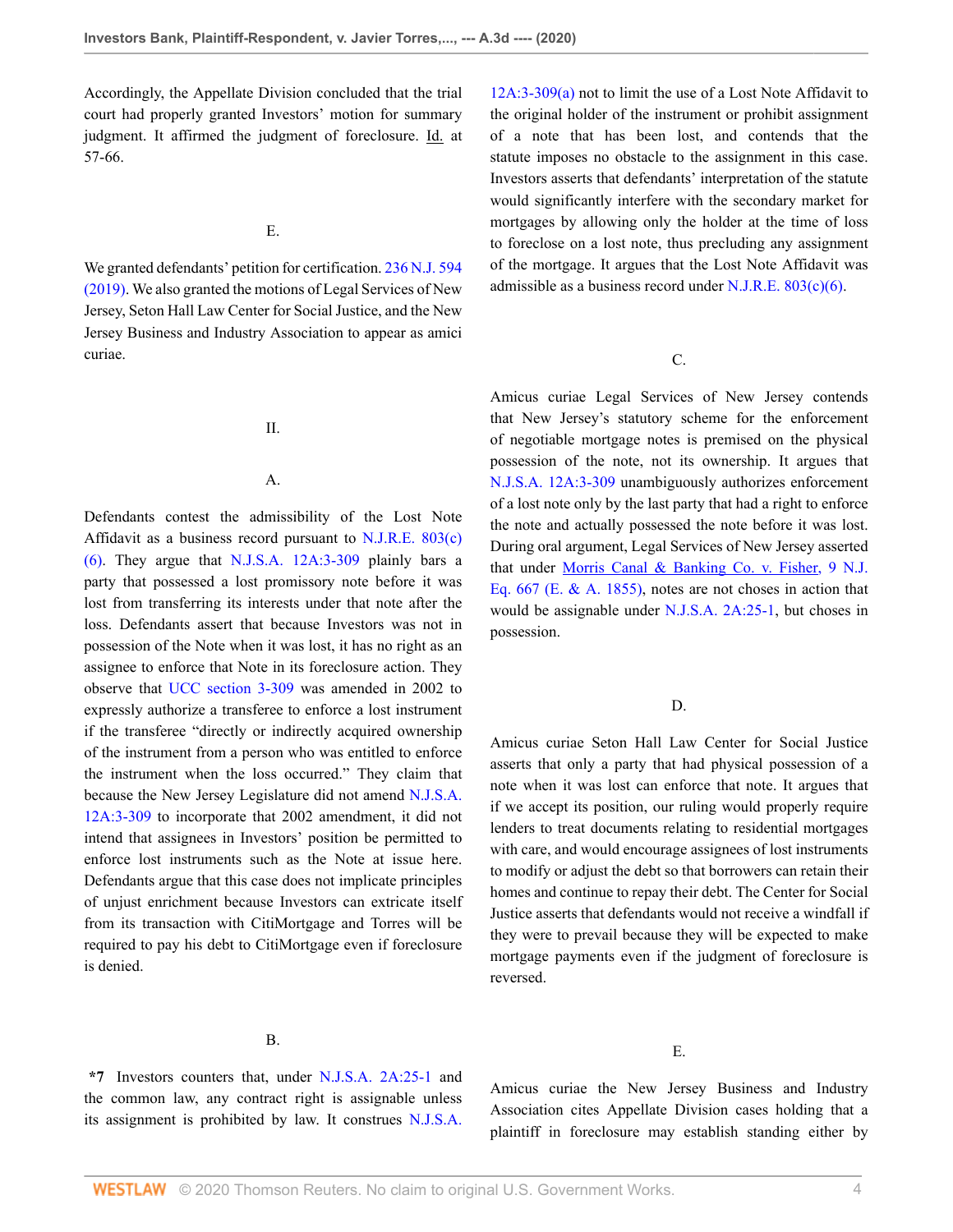showing its possession of the note or establishing that it was assigned the note before it filed the original complaint. It argues that the Legislature expressed no contrary intent in [N.J.S.A. 12A:3-309](http://www.westlaw.com/Link/Document/FullText?findType=L&pubNum=1000045&cite=NJST12A%3a3-309&originatingDoc=I9d55ef20bbb911ea93a0cf5da1431849&refType=LQ&originationContext=document&vr=3.0&rs=cblt1.0&transitionType=DocumentItem&contextData=(sc.Keycite)), which was intended to protect borrowers from the threat of double liability based on a single note. It contends that [N.J.S.A. 12A:3-309](http://www.westlaw.com/Link/Document/FullText?findType=L&pubNum=1000045&cite=NJST12A%3a3-309&originatingDoc=I9d55ef20bbb911ea93a0cf5da1431849&refType=LQ&originationContext=document&vr=3.0&rs=cblt1.0&transitionType=DocumentItem&contextData=(sc.Keycite)) does not govern assignments addressed in [N.J.S.A. 2A:25-1](http://www.westlaw.com/Link/Document/FullText?findType=L&pubNum=1000045&cite=NJST2A%3a25-1&originatingDoc=I9d55ef20bbb911ea93a0cf5da1431849&refType=LQ&originationContext=document&vr=3.0&rs=cblt1.0&transitionType=DocumentItem&contextData=(sc.Keycite)) and [N.J.S.A.](http://www.westlaw.com/Link/Document/FullText?findType=L&pubNum=1000045&cite=NJST46%3a9-9&originatingDoc=I9d55ef20bbb911ea93a0cf5da1431849&refType=LQ&originationContext=document&vr=3.0&rs=cblt1.0&transitionType=DocumentItem&contextData=(sc.Keycite)) [46:9-9](http://www.westlaw.com/Link/Document/FullText?findType=L&pubNum=1000045&cite=NJST46%3a9-9&originatingDoc=I9d55ef20bbb911ea93a0cf5da1431849&refType=LQ&originationContext=document&vr=3.0&rs=cblt1.0&transitionType=DocumentItem&contextData=(sc.Keycite)) and asserts that New Jersey assignment law supports Investors' position in this appeal.

#### III.

### A.

In two statutes dating from the nineteenth century, the Legislature expressed a strong policy favoring the assignment of an array of contractual rights. When [N.J.S.A. 2A:25-1](http://www.westlaw.com/Link/Document/FullText?findType=L&pubNum=1000045&cite=NJST2A%3a25-1&originatingDoc=I9d55ef20bbb911ea93a0cf5da1431849&refType=LQ&originationContext=document&vr=3.0&rs=cblt1.0&transitionType=DocumentItem&contextData=(sc.Keycite)) was first enacted in 1898, it provided that

[a]ll bills, bonds and other writings, whether sealed or not, containing any agreement for the payment of money, and all contracts for the sale and conveyance of any real estate, ... and all other choses in action arising on contracts, shall be assignable at law, and the assignee or assignees may sue thereon in his, her or their own names.

[ $L. 1898, c. 228, § 38.$ ]

In its current version, the statute provides in relevant part that

[a]ll contracts for the sale and conveyance of real estate, all judgments and decrees recovered in any of the courts of this State or of the United States or in any of the courts of any other state of the United States and all choses in action arising on contract shall be assignable, and the assignee may sue thereon in his own name. In such an action, the person sued shall be allowed, not only all set-offs, discounts and defenses he has against the assignee, but also all setoffs, discounts and defenses he had against the assignor before notice of such assignment was given to him.

### **\*8** [[N.J.S.A. 2A:25-1.](http://www.westlaw.com/Link/Document/FullText?findType=L&pubNum=1000045&cite=NJST2A%3a25-1&originatingDoc=I9d55ef20bbb911ea93a0cf5da1431849&refType=LQ&originationContext=document&vr=3.0&rs=cblt1.0&transitionType=DocumentItem&contextData=(sc.Keycite))]

Case law underscores the principle that rights arising by contract are generally assignable, subject to exceptions for anti-assignment contractual language, statutes prohibiting the assignment of certain categories of contractual rights, and other expressions of public policy against the assignment of specific interests. See [Aronsohn v. Mandara, 98 N.J.](http://www.westlaw.com/Link/Document/FullText?findType=Y&serNum=1984159498&pubNum=0000583&originatingDoc=I9d55ef20bbb911ea93a0cf5da1431849&refType=RP&fi=co_pp_sp_583_99&originationContext=document&vr=3.0&rs=cblt1.0&transitionType=DocumentItem&contextData=(sc.Keycite)#co_pp_sp_583_99) [92, 99 \(1984\)](http://www.westlaw.com/Link/Document/FullText?findType=Y&serNum=1984159498&pubNum=0000583&originatingDoc=I9d55ef20bbb911ea93a0cf5da1431849&refType=RP&fi=co_pp_sp_583_99&originationContext=document&vr=3.0&rs=cblt1.0&transitionType=DocumentItem&contextData=(sc.Keycite)#co_pp_sp_583_99) ("If the contract contains no prohibition on assignment, such rights may be assigned in the absence of any public policy reason to the contrary."); [Somerset](http://www.westlaw.com/Link/Document/FullText?findType=Y&serNum=2001497650&pubNum=0000590&originatingDoc=I9d55ef20bbb911ea93a0cf5da1431849&refType=RP&fi=co_pp_sp_590_415&originationContext=document&vr=3.0&rs=cblt1.0&transitionType=DocumentItem&contextData=(sc.Keycite)#co_pp_sp_590_415) [Orthopedic Assocs., P.A. v. Horizon Blue Cross & Blue](http://www.westlaw.com/Link/Document/FullText?findType=Y&serNum=2001497650&pubNum=0000590&originatingDoc=I9d55ef20bbb911ea93a0cf5da1431849&refType=RP&fi=co_pp_sp_590_415&originationContext=document&vr=3.0&rs=cblt1.0&transitionType=DocumentItem&contextData=(sc.Keycite)#co_pp_sp_590_415) Shield of [N.J., 345 N.J. Super. 410, 415-18 \(App. Div. 2001\)](http://www.westlaw.com/Link/Document/FullText?findType=Y&serNum=2001497650&pubNum=0000590&originatingDoc=I9d55ef20bbb911ea93a0cf5da1431849&refType=RP&fi=co_pp_sp_590_415&originationContext=document&vr=3.0&rs=cblt1.0&transitionType=DocumentItem&contextData=(sc.Keycite)#co_pp_sp_590_415) (noting that although courts have enforced anti-assignment contractual language in many settings, "contract rights are generally assignable except where assignment is prohibited by operation of law or public policy"); **Kimball Int'l**, Inc. v. Northfield Metal [Prods., 334 N.J. Super. 596, 612 \(App.](http://www.westlaw.com/Link/Document/FullText?findType=Y&serNum=2000580746&pubNum=0000590&originatingDoc=I9d55ef20bbb911ea93a0cf5da1431849&refType=RP&fi=co_pp_sp_590_612&originationContext=document&vr=3.0&rs=cblt1.0&transitionType=DocumentItem&contextData=(sc.Keycite)#co_pp_sp_590_612) [Div. 2000\)](http://www.westlaw.com/Link/Document/FullText?findType=Y&serNum=2000580746&pubNum=0000590&originatingDoc=I9d55ef20bbb911ea93a0cf5da1431849&refType=RP&fi=co_pp_sp_590_612&originationContext=document&vr=3.0&rs=cblt1.0&transitionType=DocumentItem&contextData=(sc.Keycite)#co_pp_sp_590_612) (stating that "[o]ur courts have broadly construed" [N.J.S.A. 2A:25-1](http://www.westlaw.com/Link/Document/FullText?findType=L&pubNum=1000045&cite=NJST2A%3a25-1&originatingDoc=I9d55ef20bbb911ea93a0cf5da1431849&refType=LQ&originationContext=document&vr=3.0&rs=cblt1.0&transitionType=DocumentItem&contextData=(sc.Keycite)) to enforce assignments of choses in action). <sup>[1](#page-9-0)</sup> And, "[i]n the absence of any provision to the contrary, the assignment of a chose in action includes, as incident to the chose, all securities and liens held by the assignor as collateral to the claim, and all rights incidental thereto." [Westville Land Co. v. Handle, 112 N.J.L. 447, 457](http://www.westlaw.com/Link/Document/FullText?findType=Y&serNum=1934116004&pubNum=0000586&originatingDoc=I9d55ef20bbb911ea93a0cf5da1431849&refType=RP&fi=co_pp_sp_586_457&originationContext=document&vr=3.0&rs=cblt1.0&transitionType=DocumentItem&contextData=(sc.Keycite)#co_pp_sp_586_457) [\(Sup. Ct. 1934\).](http://www.westlaw.com/Link/Document/FullText?findType=Y&serNum=1934116004&pubNum=0000586&originatingDoc=I9d55ef20bbb911ea93a0cf5da1431849&refType=RP&fi=co_pp_sp_586_457&originationContext=document&vr=3.0&rs=cblt1.0&transitionType=DocumentItem&contextData=(sc.Keycite)#co_pp_sp_586_457)

<span id="page-4-0"></span>**\*9** In [N.J.S.A. 46:9-9,](http://www.westlaw.com/Link/Document/FullText?findType=L&pubNum=1000045&cite=NJST46%3a9-9&originatingDoc=I9d55ef20bbb911ea93a0cf5da1431849&refType=LQ&originationContext=document&vr=3.0&rs=cblt1.0&transitionType=DocumentItem&contextData=(sc.Keycite)) first enacted in 1863, the Legislature specifically addressed the assignability of mortgages on real estate. As currently drafted, the statute provides that

[a]ll mortgages on real estate in this State, and all covenants and stipulations therein contained, shall be assignable at law by writing, whether sealed or not, and any such assignment shall pass and convey the estate of the assignor in the mortgaged premises, and the assignee may sue thereon in his own name, but, in any such action by the assignee, there shall be allowed all just set-offs and other defenses against the assignor that would have been allowed in any action brought by the assignor and existing before notice of such assignment.

# [\[N.J.S.A. 46:9-9.](http://www.westlaw.com/Link/Document/FullText?findType=L&pubNum=1000045&cite=NJST46%3a9-9&originatingDoc=I9d55ef20bbb911ea93a0cf5da1431849&refType=LQ&originationContext=document&vr=3.0&rs=cblt1.0&transitionType=DocumentItem&contextData=(sc.Keycite))]

Courts applying [N.J.S.A. 46:9-9](http://www.westlaw.com/Link/Document/FullText?findType=L&pubNum=1000045&cite=NJST46%3a9-9&originatingDoc=I9d55ef20bbb911ea93a0cf5da1431849&refType=LQ&originationContext=document&vr=3.0&rs=cblt1.0&transitionType=DocumentItem&contextData=(sc.Keycite)) to assignments of mortgages require that an assignee seeking standing to foreclose present "an authenticated assignment indicating that it was assigned the note before it filed the original complaint." [Deutsche Bank](http://www.westlaw.com/Link/Document/FullText?findType=Y&serNum=2025835085&pubNum=0000590&originatingDoc=I9d55ef20bbb911ea93a0cf5da1431849&refType=RP&fi=co_pp_sp_590_225&originationContext=document&vr=3.0&rs=cblt1.0&transitionType=DocumentItem&contextData=(sc.Keycite)#co_pp_sp_590_225) [Nat'l Tr. Co. v. Mitchell, 422 N.J. Super. 214, 225 \(App.](http://www.westlaw.com/Link/Document/FullText?findType=Y&serNum=2025835085&pubNum=0000590&originatingDoc=I9d55ef20bbb911ea93a0cf5da1431849&refType=RP&fi=co_pp_sp_590_225&originationContext=document&vr=3.0&rs=cblt1.0&transitionType=DocumentItem&contextData=(sc.Keycite)#co_pp_sp_590_225) [Div. 2011\);](http://www.westlaw.com/Link/Document/FullText?findType=Y&serNum=2025835085&pubNum=0000590&originatingDoc=I9d55ef20bbb911ea93a0cf5da1431849&refType=RP&fi=co_pp_sp_590_225&originationContext=document&vr=3.0&rs=cblt1.0&transitionType=DocumentItem&contextData=(sc.Keycite)#co_pp_sp_590_225) see also [Wells Fargo Bank, N.A. v. Ford, 418](http://www.westlaw.com/Link/Document/FullText?findType=Y&serNum=2024480551&pubNum=0000590&originatingDoc=I9d55ef20bbb911ea93a0cf5da1431849&refType=RP&fi=co_pp_sp_590_600&originationContext=document&vr=3.0&rs=cblt1.0&transitionType=DocumentItem&contextData=(sc.Keycite)#co_pp_sp_590_600) [N.J. Super. 592, 600 \(App. Div. 2011\)](http://www.westlaw.com/Link/Document/FullText?findType=Y&serNum=2024480551&pubNum=0000590&originatingDoc=I9d55ef20bbb911ea93a0cf5da1431849&refType=RP&fi=co_pp_sp_590_600&originationContext=document&vr=3.0&rs=cblt1.0&transitionType=DocumentItem&contextData=(sc.Keycite)#co_pp_sp_590_600) (reversing the grant of summary judgment in favor of Wells Fargo where "the purported assignment of the mortgage, which an assignee must produce to maintain a foreclosure action, see [N.J.S.A.](http://www.westlaw.com/Link/Document/FullText?findType=L&pubNum=1000045&cite=NJST46%3a9-9&originatingDoc=I9d55ef20bbb911ea93a0cf5da1431849&refType=LQ&originationContext=document&vr=3.0&rs=cblt1.0&transitionType=DocumentItem&contextData=(sc.Keycite)) [46:9-9](http://www.westlaw.com/Link/Document/FullText?findType=L&pubNum=1000045&cite=NJST46%3a9-9&originatingDoc=I9d55ef20bbb911ea93a0cf5da1431849&refType=LQ&originationContext=document&vr=3.0&rs=cblt1.0&transitionType=DocumentItem&contextData=(sc.Keycite)), was not authenticated in any manner").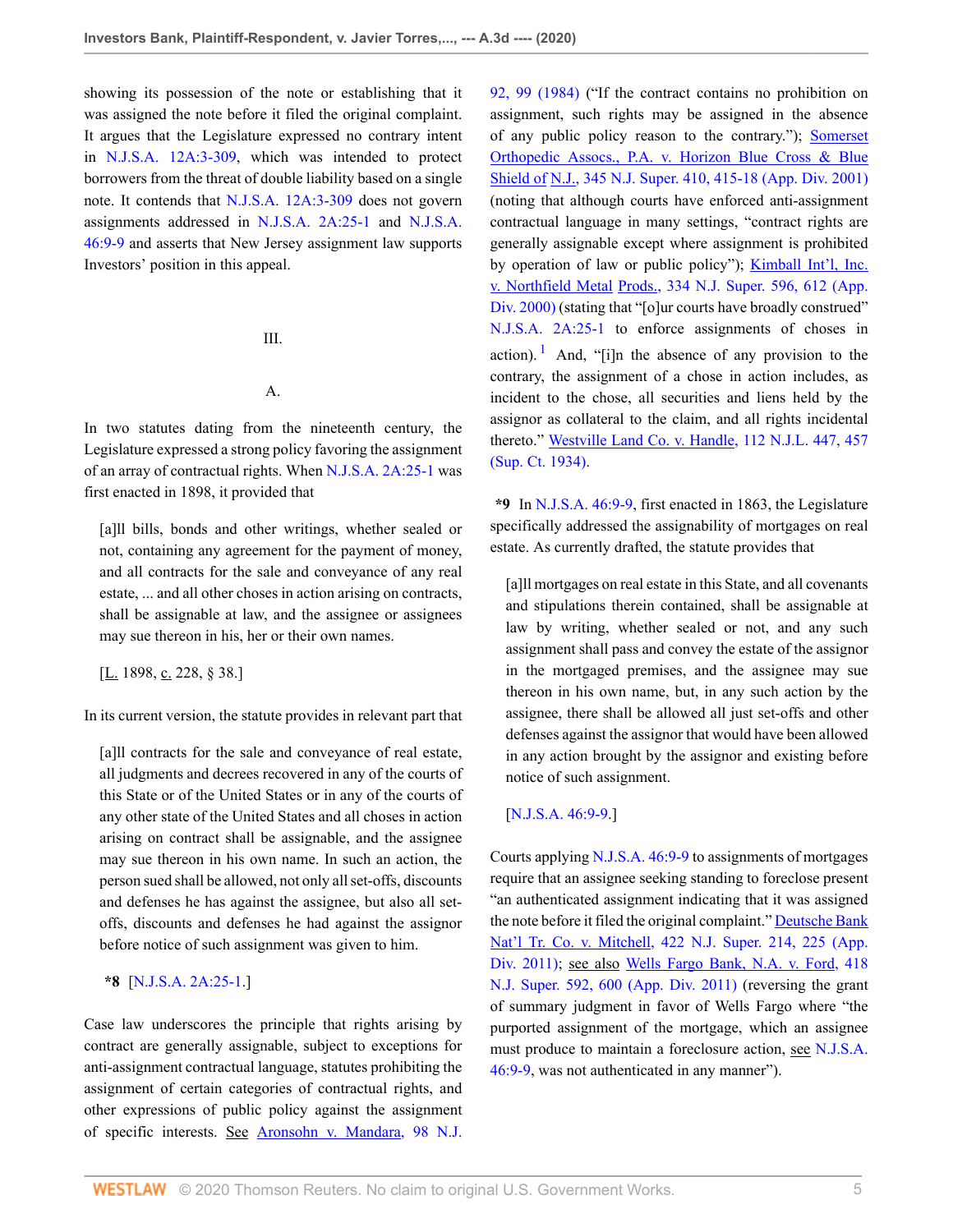statutory and case law favoring assignments apply to the transfer of rights that gave rise to this appeal.

B.

### 1.

When it enacted New Jersey's version of the UCC in 1995, see L. 1995, c. 28, the Legislature prescribed the manner in which courts should reconcile UCC provisions with other potentially relevant law, such as New Jersey statutory and case law governing assignments. It stated that "[u]nless displaced by the particular provisions of the Uniform Commercial Code, the principles of law and equity ... supplement its provisions." [N.J.S.A. 12A:1-103\(b\).](http://www.westlaw.com/Link/Document/FullText?findType=L&pubNum=1000045&cite=NJST12A%3a1-103&originatingDoc=I9d55ef20bbb911ea93a0cf5da1431849&refType=LQ&originationContext=document&vr=3.0&rs=cblt1.0&transitionType=DocumentItem&contextData=(sc.Keycite)) The Legislature adopted the Comment of the UCC drafters, the American Law Institute and the National Conference of Commissioners on Uniform State Laws. That comment explained,

[t]he Uniform Commercial Code was drafted against the backdrop of existing bodies of law, including the common law and equity, and relies on those bodies of law to supplement it[s] provisions in many important ways. At the same time, the Uniform Commercial Code is the primary source of commercial law rules in areas that it governs, and its rules represent choices made by its drafters and the enacting legislatures about the appropriate policies to be furthered in the transactions it covers. Therefore, while principles of common law and equity may supplement provisions of the Uniform Commercial Code, they may not be used to supplant its provisions, or the purposes and policies those provisions reflect, unless a specific provision of the Uniform Commercial Code provides otherwise. In the absence of such a provision, the Uniform Commercial Code preempts principles of common law and equity that are inconsistent with either its provisions or its purposes and policies.

[\[N.J.S.A. 12A:1-103](http://www.westlaw.com/Link/Document/FullText?findType=L&pubNum=1000045&cite=NJST12A%3a1-103&originatingDoc=I9d55ef20bbb911ea93a0cf5da1431849&refType=LQ&originationContext=document&vr=3.0&rs=cblt1.0&transitionType=DocumentItem&contextData=(sc.Keycite)) cmt. 2.]

The Legislature adopted the Comment of the UCC drafters, which stated that "[w]hen the other law relating to a matter within the scope of the [UCC] is a statute, the principles of subsection (b) remain relevant to the court's analysis of the relationship between that statute and the [UCC]." [N.J.S.A.](http://www.westlaw.com/Link/Document/FullText?findType=L&pubNum=1000045&cite=NJST12A%3a1-103&originatingDoc=I9d55ef20bbb911ea93a0cf5da1431849&refType=LQ&originationContext=document&vr=3.0&rs=cblt1.0&transitionType=DocumentItem&contextData=(sc.Keycite)) [12A:1-103](http://www.westlaw.com/Link/Document/FullText?findType=L&pubNum=1000045&cite=NJST12A%3a1-103&originatingDoc=I9d55ef20bbb911ea93a0cf5da1431849&refType=LQ&originationContext=document&vr=3.0&rs=cblt1.0&transitionType=DocumentItem&contextData=(sc.Keycite)) cmt. 3.

**\*10** Accordingly, to the extent that [N.J.S.A. 2A:25-1](http://www.westlaw.com/Link/Document/FullText?findType=L&pubNum=1000045&cite=NJST2A%3a25-1&originatingDoc=I9d55ef20bbb911ea93a0cf5da1431849&refType=LQ&originationContext=document&vr=3.0&rs=cblt1.0&transitionType=DocumentItem&contextData=(sc.Keycite)), [N.J.S.A. 46:9-9,](http://www.westlaw.com/Link/Document/FullText?findType=L&pubNum=1000045&cite=NJST46%3a9-9&originatingDoc=I9d55ef20bbb911ea93a0cf5da1431849&refType=LQ&originationContext=document&vr=3.0&rs=cblt1.0&transitionType=DocumentItem&contextData=(sc.Keycite)) and common-law assignment principles are not inconsistent with the UCC's text or aims, New Jersey's 2.

To make that determination, we look to [N.J.S.A. 12A:3-309](http://www.westlaw.com/Link/Document/FullText?findType=L&pubNum=1000045&cite=NJST12A%3a3-309&originatingDoc=I9d55ef20bbb911ea93a0cf5da1431849&refType=LQ&originationContext=document&vr=3.0&rs=cblt1.0&transitionType=DocumentItem&contextData=(sc.Keycite))'s legislative goals and the terms of the statute itself.

For purposes of Article 3, the Legislature defined a " '[p]erson entitled to enforce' an instrument" as

the holder of the instrument, a nonholder in possession of the instrument who has the rights of a holder, or a person not in possession of the instrument who is entitled to enforce the instrument pursuant to [\[N.J.S.A.\] 12A:3-309](http://www.westlaw.com/Link/Document/FullText?findType=L&pubNum=1000045&cite=NJST12A%3a3-309&originatingDoc=I9d55ef20bbb911ea93a0cf5da1431849&refType=LQ&originationContext=document&vr=3.0&rs=cblt1.0&transitionType=DocumentItem&contextData=(sc.Keycite)) .... A person may be a person entitled to enforce the instrument even though the person is not the owner of the instrument or is in wrongful possession of the instrument.

#### [\[N.J.S.A. 12A:3-301](http://www.westlaw.com/Link/Document/FullText?findType=L&pubNum=1000045&cite=NJST12A%3a3-301&originatingDoc=I9d55ef20bbb911ea93a0cf5da1431849&refType=LQ&originationContext=document&vr=3.0&rs=cblt1.0&transitionType=DocumentItem&contextData=(sc.Keycite)).]

Thus, under [N.J.S.A. 12A:3-301,](http://www.westlaw.com/Link/Document/FullText?findType=L&pubNum=1000045&cite=NJST12A%3a3-301&originatingDoc=I9d55ef20bbb911ea93a0cf5da1431849&refType=LQ&originationContext=document&vr=3.0&rs=cblt1.0&transitionType=DocumentItem&contextData=(sc.Keycite)) a person who does not possess the instrument when that person attempts to enforce it may nonetheless do so if [N.J.S.A. 12A:3-309](http://www.westlaw.com/Link/Document/FullText?findType=L&pubNum=1000045&cite=NJST12A%3a3-309&originatingDoc=I9d55ef20bbb911ea93a0cf5da1431849&refType=LQ&originationContext=document&vr=3.0&rs=cblt1.0&transitionType=DocumentItem&contextData=(sc.Keycite))'s standard is met. That section provides as follows:

a. A person not in possession of an instrument is entitled to enforce the instrument if the person was in possession of the instrument and entitled to enforce it when loss of possession occurred, the loss of possession was not the result of a transfer by the person or a lawful seizure, and the person cannot reasonably obtain possession of the instrument because the instrument was destroyed, its whereabouts cannot be determined, or it is in the wrongful possession of an unknown person or a person that cannot be found or is not amenable to service of process.

b. A person seeking enforcement of an instrument under subsection a. of this section must prove the terms of the instrument and the person's right to enforce the instrument. If that proof is made, [\[N.J.S.A.\] 12A:3-308](http://www.westlaw.com/Link/Document/FullText?findType=L&pubNum=1000045&cite=NJST12A%3a3-308&originatingDoc=I9d55ef20bbb911ea93a0cf5da1431849&refType=LQ&originationContext=document&vr=3.0&rs=cblt1.0&transitionType=DocumentItem&contextData=(sc.Keycite)) applies to the case as if the person seeking enforcement had produced the instrument. The court may not enter judgment in favor of the person seeking enforcement unless it finds that the person required to pay the instrument is adequately protected against loss that might occur by reason of a claim by another person to enforce the instrument. Adequate protection may be provided by any reasonable means.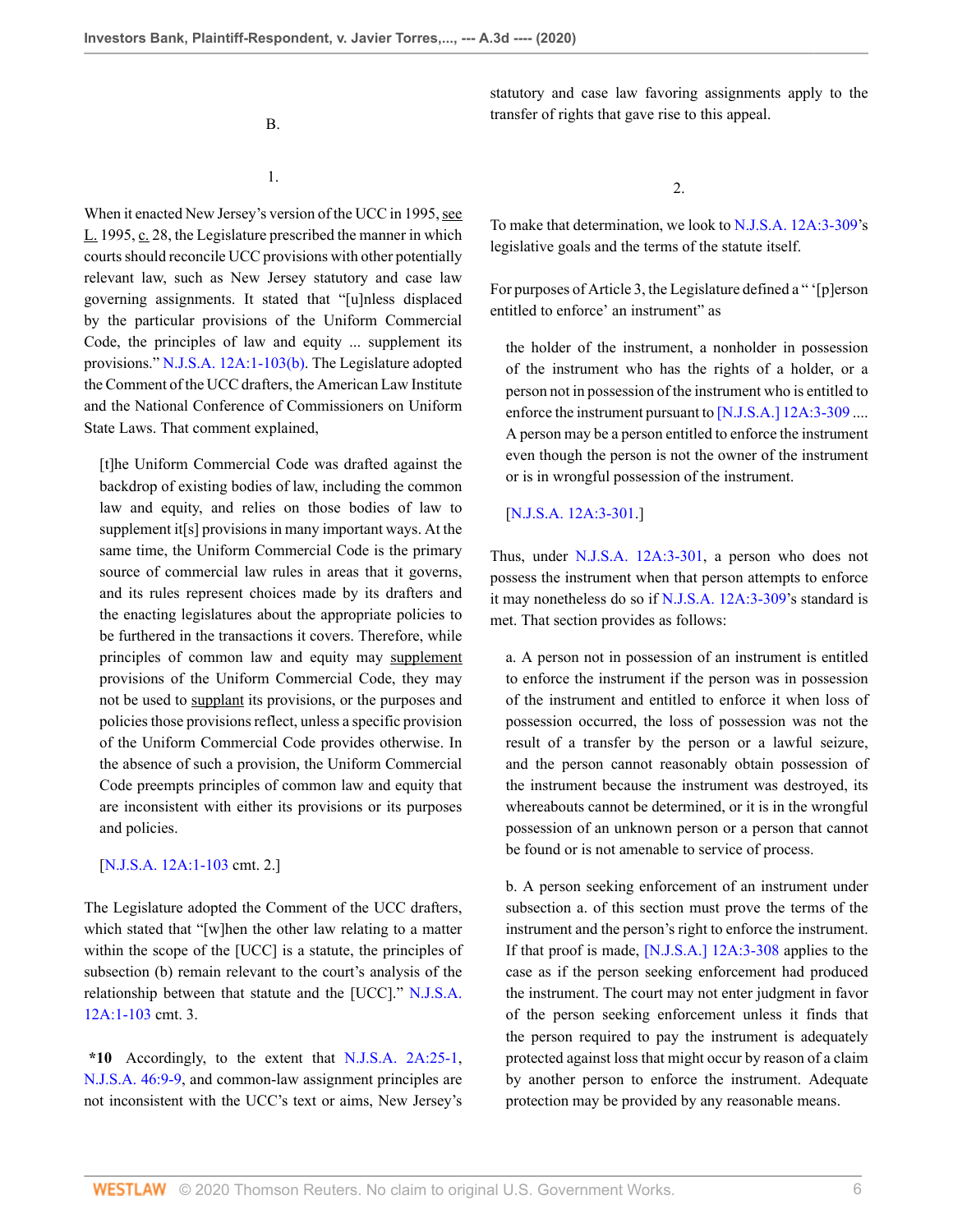#### [\[N.J.S.A. 12A:3-309](http://www.westlaw.com/Link/Document/FullText?findType=L&pubNum=1000045&cite=NJST12A%3a3-309&originatingDoc=I9d55ef20bbb911ea93a0cf5da1431849&refType=LQ&originationContext=document&vr=3.0&rs=cblt1.0&transitionType=DocumentItem&contextData=(sc.Keycite)).]

The drafters of the model UCC expressed concern that a debtor might confront not only a claim by the party who possessed the instrument when it was lost and seeks to enforce it, but a subsequent claim by a party that somehow acquired the original. See [U.C.C. § 3-309](http://www.westlaw.com/Link/Document/FullText?findType=L&pubNum=1002112&cite=ULUCCS3-309&originatingDoc=I9d55ef20bbb911ea93a0cf5da1431849&refType=LQ&originationContext=document&vr=3.0&rs=cblt1.0&transitionType=DocumentItem&contextData=(sc.Keycite)) cmt. (1990). They cautioned courts not to enter judgment without ensuring "that the defendant will be adequately protected against a claim to the instrument by a holder that may appear at some later time." Ibid.; accord [N.J.S.A. 12A:3-309](http://www.westlaw.com/Link/Document/FullText?findType=L&pubNum=1000045&cite=NJST12A%3a3-309&originatingDoc=I9d55ef20bbb911ea93a0cf5da1431849&refType=LQ&originationContext=document&vr=3.0&rs=cblt1.0&transitionType=DocumentItem&contextData=(sc.Keycite)) (adopting that comment).

The drafters of [UCC section 3-309](http://www.westlaw.com/Link/Document/FullText?findType=L&pubNum=1002112&cite=ULUCCS3-309&originatingDoc=I9d55ef20bbb911ea93a0cf5da1431849&refType=LQ&originationContext=document&vr=3.0&rs=cblt1.0&transitionType=DocumentItem&contextData=(sc.Keycite)) also explained that "the rights stated [in that provision] are those of 'a person entitled to enforce the instrument' at the time of loss rather than those of an 'owner' as in former Section 3-804." [U.C.C. § 3-309](http://www.westlaw.com/Link/Document/FullText?findType=L&pubNum=1002112&cite=ULUCCS3-309&originatingDoc=I9d55ef20bbb911ea93a0cf5da1431849&refType=LQ&originationContext=document&vr=3.0&rs=cblt1.0&transitionType=DocumentItem&contextData=(sc.Keycite)) cmt. (1990). The provision thus addresses the rights of a party that was entitled to enforce the negotiable instrument at the moment it disappeared, not those of a party assigned the right to enforce the instrument at a later stage.

**\*11** In [Dennis Joslin Co., LLC v. Robinson Broadcasting](http://www.westlaw.com/Link/Document/FullText?findType=Y&serNum=1997197396&pubNum=0000345&originatingDoc=I9d55ef20bbb911ea93a0cf5da1431849&refType=RP&fi=co_pp_sp_345_494&originationContext=document&vr=3.0&rs=cblt1.0&transitionType=DocumentItem&contextData=(sc.Keycite)#co_pp_sp_345_494) [Corp., 977 F. Supp. 491, 494-95 \(D.D.C. 1997\),](http://www.westlaw.com/Link/Document/FullText?findType=Y&serNum=1997197396&pubNum=0000345&originatingDoc=I9d55ef20bbb911ea93a0cf5da1431849&refType=RP&fi=co_pp_sp_345_494&originationContext=document&vr=3.0&rs=cblt1.0&transitionType=DocumentItem&contextData=(sc.Keycite)#co_pp_sp_345_494) the court interpreted the District of Columbia's version of [UCC section](http://www.westlaw.com/Link/Document/FullText?findType=L&pubNum=1002112&cite=ULUCCS3-309&originatingDoc=I9d55ef20bbb911ea93a0cf5da1431849&refType=LQ&originationContext=document&vr=3.0&rs=cblt1.0&transitionType=DocumentItem&contextData=(sc.Keycite)) [3-309](http://www.westlaw.com/Link/Document/FullText?findType=L&pubNum=1002112&cite=ULUCCS3-309&originatingDoc=I9d55ef20bbb911ea93a0cf5da1431849&refType=LQ&originationContext=document&vr=3.0&rs=cblt1.0&transitionType=DocumentItem&contextData=(sc.Keycite)) more restrictively than its drafters' comments suggest it was intended. There, the district court viewed [D.C. Code](http://www.westlaw.com/Link/Document/FullText?findType=L&pubNum=1000869&cite=DCCODES28%3a3-309&originatingDoc=I9d55ef20bbb911ea93a0cf5da1431849&refType=LQ&originationContext=document&vr=3.0&rs=cblt1.0&transitionType=DocumentItem&contextData=(sc.Keycite)) [section 28:3-309 \(1995\)](http://www.westlaw.com/Link/Document/FullText?findType=L&pubNum=1000869&cite=DCCODES28%3a3-309&originatingDoc=I9d55ef20bbb911ea93a0cf5da1431849&refType=LQ&originationContext=document&vr=3.0&rs=cblt1.0&transitionType=DocumentItem&contextData=(sc.Keycite)) to allow only the person who was in possession of the instrument when it was lost to enforce that instrument, thus barring any claim by a subsequent assignee. Ibid. The court acknowledged that "there does not appear to be a logical reason to distinguish between a person who was in possession at the time of the loss and one who later comes into possession of the rights to the note."  $\underline{Id}$  at 495. It nonetheless read the statute to "mandate[ ] that the plaintiff suing on the note must meet two tests, not just one: it must have been both in possession of the note when it was lost and entitled to enforce the note when it was lost." Ibid.<sup>[2](#page-9-1)</sup>

In the wake of Dennis Joslin Co., the drafters of the model UCC amended [section 3-309](http://www.westlaw.com/Link/Document/FullText?findType=L&pubNum=1002112&cite=ULUCCS3-309&originatingDoc=I9d55ef20bbb911ea93a0cf5da1431849&refType=LQ&originationContext=document&vr=3.0&rs=cblt1.0&transitionType=DocumentItem&contextData=(sc.Keycite)) in 2002. Through that amendment, they clarified that a transferee may enforce a lost promissory note if the transferee "directly or indirectly acquired ownership of the instrument from a person who was entitled to enforce the instrument when loss of possession occurred." See U.C.C.  $\S$  3-309(a)(1)(B) (2002). The drafters also added comments to [section 3-309](http://www.westlaw.com/Link/Document/FullText?findType=L&pubNum=1002112&cite=ULUCCS3-309&originatingDoc=I9d55ef20bbb911ea93a0cf5da1431849&refType=LQ&originationContext=document&vr=3.0&rs=cblt1.0&transitionType=DocumentItem&contextData=(sc.Keycite)) in 2002. The second comment to that section states in relevant part:

Subsection (a) is intended to reject the result in [Dennis](http://www.westlaw.com/Link/Document/FullText?findType=Y&serNum=1997197396&pubNum=0000345&originatingDoc=I9d55ef20bbb911ea93a0cf5da1431849&refType=RP&originationContext=document&vr=3.0&rs=cblt1.0&transitionType=DocumentItem&contextData=(sc.Keycite)) [Joslin Co. v. Robinson Broadcasting Corp., 977 F. Supp. 491](http://www.westlaw.com/Link/Document/FullText?findType=Y&serNum=1997197396&pubNum=0000345&originatingDoc=I9d55ef20bbb911ea93a0cf5da1431849&refType=RP&originationContext=document&vr=3.0&rs=cblt1.0&transitionType=DocumentItem&contextData=(sc.Keycite)) [\(D.D.C. 1997\)](http://www.westlaw.com/Link/Document/FullText?findType=Y&serNum=1997197396&pubNum=0000345&originatingDoc=I9d55ef20bbb911ea93a0cf5da1431849&refType=RP&originationContext=document&vr=3.0&rs=cblt1.0&transitionType=DocumentItem&contextData=(sc.Keycite)). A transferee of a lost instrument need prove only that its transferor was entitled to enforce, not that the transferee was in possession at the time the instrument was lost. The protections of subsection (a) should also be available when instruments are lost during transit, because whatever the precise status of ownership at the point of loss, either the sender or the receiver ordinarily would have been entitled to enforce the instrument during the course of transit.

**\*12** [[U.C.C. § 3-309](http://www.westlaw.com/Link/Document/FullText?findType=L&pubNum=1002112&cite=ULUCCS3-309&originatingDoc=I9d55ef20bbb911ea93a0cf5da1431849&refType=LQ&originationContext=document&vr=3.0&rs=cblt1.0&transitionType=DocumentItem&contextData=(sc.Keycite)) cmt. 2 (2002).]

Specifically addressing the transferee of a lost negotiable instrument for the first time in [section 3-309](http://www.westlaw.com/Link/Document/FullText?findType=L&pubNum=1002112&cite=ULUCCS3-309&originatingDoc=I9d55ef20bbb911ea93a0cf5da1431849&refType=LQ&originationContext=document&vr=3.0&rs=cblt1.0&transitionType=DocumentItem&contextData=(sc.Keycite)), the drafters thus made clear that the provision was not intended to bar a transferee from seeking to enforce a negotiable instrument merely because the transferee did not possess the instrument at the moment it was lost. Ibid.

The New Jersey Legislature did not alter the language of [N.J.S.A. 12A:3-309](http://www.westlaw.com/Link/Document/FullText?findType=L&pubNum=1000045&cite=NJST12A%3a3-309&originatingDoc=I9d55ef20bbb911ea93a0cf5da1431849&refType=LQ&originationContext=document&vr=3.0&rs=cblt1.0&transitionType=DocumentItem&contextData=(sc.Keycite)) to conform to the 2002 amendment to [UCC section 3-309](http://www.westlaw.com/Link/Document/FullText?findType=L&pubNum=1002112&cite=ULUCCS3-309&originatingDoc=I9d55ef20bbb911ea93a0cf5da1431849&refType=LQ&originationContext=document&vr=3.0&rs=cblt1.0&transitionType=DocumentItem&contextData=(sc.Keycite)). Our statute retains the model UCC's pre-2002 language, which does not address the rights of transferees.

# C.

# 1.

<span id="page-6-0"></span>We construe the statutes at issue in accordance with familiar principles. A statute's plain language serves as "the best indicator" of the Legislature's intent. [DiProspero v. Penn,](http://www.westlaw.com/Link/Document/FullText?findType=Y&serNum=2006793787&pubNum=0000583&originatingDoc=I9d55ef20bbb911ea93a0cf5da1431849&refType=RP&fi=co_pp_sp_583_492&originationContext=document&vr=3.0&rs=cblt1.0&transitionType=DocumentItem&contextData=(sc.Keycite)#co_pp_sp_583_492) [183 N.J. 477, 492 \(2005\).](http://www.westlaw.com/Link/Document/FullText?findType=Y&serNum=2006793787&pubNum=0000583&originatingDoc=I9d55ef20bbb911ea93a0cf5da1431849&refType=RP&fi=co_pp_sp_583_492&originationContext=document&vr=3.0&rs=cblt1.0&transitionType=DocumentItem&contextData=(sc.Keycite)#co_pp_sp_583_492) "When the provisions of a statute are clear and unambiguous, they should be given their literal significance, unless it is clear from the text and purpose of the statute that such meaning was not intended." [Turner v.](http://www.westlaw.com/Link/Document/FullText?findType=Y&serNum=1999269674&pubNum=0000583&originatingDoc=I9d55ef20bbb911ea93a0cf5da1431849&refType=RP&fi=co_pp_sp_583_84&originationContext=document&vr=3.0&rs=cblt1.0&transitionType=DocumentItem&contextData=(sc.Keycite)#co_pp_sp_583_84) [First Union Nat'l Bank, 162 N.J. 75, 84 \(1999\).](http://www.westlaw.com/Link/Document/FullText?findType=Y&serNum=1999269674&pubNum=0000583&originatingDoc=I9d55ef20bbb911ea93a0cf5da1431849&refType=RP&fi=co_pp_sp_583_84&originationContext=document&vr=3.0&rs=cblt1.0&transitionType=DocumentItem&contextData=(sc.Keycite)#co_pp_sp_583_84) When we discern the meaning of the Legislature's selected words, we may "draw inferences based on the statute's overall structure and composition." [State v. S.B., 230 N.J. 62, 68 \(2017\)](http://www.westlaw.com/Link/Document/FullText?findType=Y&serNum=2042232494&pubNum=0000583&originatingDoc=I9d55ef20bbb911ea93a0cf5da1431849&refType=RP&fi=co_pp_sp_583_68&originationContext=document&vr=3.0&rs=cblt1.0&transitionType=DocumentItem&contextData=(sc.Keycite)#co_pp_sp_583_68). If the Legislature's intent is clear on the face of the statute, then the "interpretive process is over." [Richardson v. Bd. of Trs.,](http://www.westlaw.com/Link/Document/FullText?findType=Y&serNum=2012760407&pubNum=0000583&originatingDoc=I9d55ef20bbb911ea93a0cf5da1431849&refType=RP&fi=co_pp_sp_583_195&originationContext=document&vr=3.0&rs=cblt1.0&transitionType=DocumentItem&contextData=(sc.Keycite)#co_pp_sp_583_195) [PFRS, 192 N.J. 189, 195 \(2007\).](http://www.westlaw.com/Link/Document/FullText?findType=Y&serNum=2012760407&pubNum=0000583&originatingDoc=I9d55ef20bbb911ea93a0cf5da1431849&refType=RP&fi=co_pp_sp_583_195&originationContext=document&vr=3.0&rs=cblt1.0&transitionType=DocumentItem&contextData=(sc.Keycite)#co_pp_sp_583_195)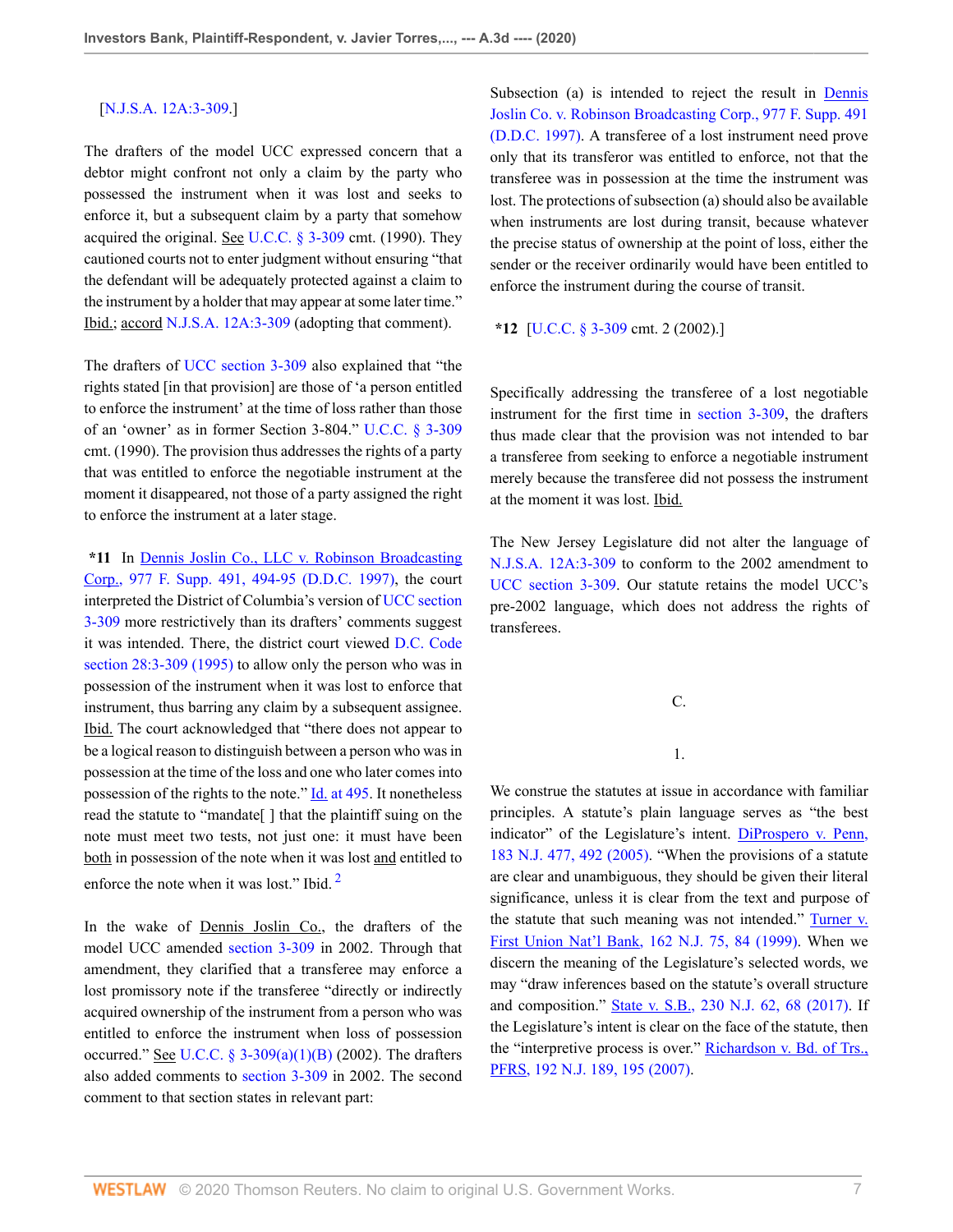#### 2.

By its plain terms, [N.J.S.A. 12A:3-309](http://www.westlaw.com/Link/Document/FullText?findType=L&pubNum=1000045&cite=NJST12A%3a3-309&originatingDoc=I9d55ef20bbb911ea93a0cf5da1431849&refType=LQ&originationContext=document&vr=3.0&rs=cblt1.0&transitionType=DocumentItem&contextData=(sc.Keycite)) governs the rights of a party that was "entitled to enforce" a lost note or other instrument at the time that it was lost. See [N.J.S.A. 12A:3-309](http://www.westlaw.com/Link/Document/FullText?findType=L&pubNum=1000045&cite=NJST12A%3a3-309&originatingDoc=I9d55ef20bbb911ea93a0cf5da1431849&refType=LQ&originationContext=document&vr=3.0&rs=cblt1.0&transitionType=DocumentItem&contextData=(sc.Keycite)) cmt. (commenting that the "rights stated are those of 'a person entitled to enforce the instrument' at the time of loss"). In this case, CitiMortgage was the party "in possession of the instrument and entitled to enforce it when loss of possession occurred." See [N.J.S.A. 12A:3-309\(a\).](http://www.westlaw.com/Link/Document/FullText?findType=L&pubNum=1000045&cite=NJST12A%3a3-309&originatingDoc=I9d55ef20bbb911ea93a0cf5da1431849&refType=LQ&originationContext=document&vr=3.0&rs=cblt1.0&transitionType=DocumentItem&contextData=(sc.Keycite)) Had CitiMortgage not assigned the Mortgage to Investors, [N.J.S.A. 12A:3-309](http://www.westlaw.com/Link/Document/FullText?findType=L&pubNum=1000045&cite=NJST12A%3a3-309&originatingDoc=I9d55ef20bbb911ea93a0cf5da1431849&refType=LQ&originationContext=document&vr=3.0&rs=cblt1.0&transitionType=DocumentItem&contextData=(sc.Keycite)) would have entitled it to enforce the Note against defendants.

The New Jersey version of [UCC section 3-309](http://www.westlaw.com/Link/Document/FullText?findType=L&pubNum=1002112&cite=ULUCCS3-309&originatingDoc=I9d55ef20bbb911ea93a0cf5da1431849&refType=LQ&originationContext=document&vr=3.0&rs=cblt1.0&transitionType=DocumentItem&contextData=(sc.Keycite)), however, is silent regarding the rights of an assignee of a mortgage and the transferee of a note when the original note executed by the mortgagor has been lost. See [N.J.S.A. 12A:3-309\(a\)](http://www.westlaw.com/Link/Document/FullText?findType=L&pubNum=1000045&cite=NJST12A%3a3-309&originatingDoc=I9d55ef20bbb911ea93a0cf5da1431849&refType=LQ&originationContext=document&vr=3.0&rs=cblt1.0&transitionType=DocumentItem&contextData=(sc.Keycite)). There is no suggestion -- let alone clear evidence -- that the Legislature intended the provision to displace New Jersey's statutes and common law on assignments, or to nullify assignments of mortgages that are valid and enforceable under that law. Like the Appellate Division, we decline to read that statute to "preclud[e] enforcement by the assignee of a mortgage and the transferee of a lost note." [Investors Bank, 457 N.J. Super.](http://www.westlaw.com/Link/Document/FullText?findType=Y&serNum=2045994883&pubNum=0000590&originatingDoc=I9d55ef20bbb911ea93a0cf5da1431849&refType=RP&fi=co_pp_sp_590_59&originationContext=document&vr=3.0&rs=cblt1.0&transitionType=DocumentItem&contextData=(sc.Keycite)#co_pp_sp_590_59) [at 59.](http://www.westlaw.com/Link/Document/FullText?findType=Y&serNum=2045994883&pubNum=0000590&originatingDoc=I9d55ef20bbb911ea93a0cf5da1431849&refType=RP&fi=co_pp_sp_590_59&originationContext=document&vr=3.0&rs=cblt1.0&transitionType=DocumentItem&contextData=(sc.Keycite)#co_pp_sp_590_59)

Defendants observe that the Legislature did not amend [N.J.S.A. 12A:3-309](http://www.westlaw.com/Link/Document/FullText?findType=L&pubNum=1000045&cite=NJST12A%3a3-309&originatingDoc=I9d55ef20bbb911ea93a0cf5da1431849&refType=LQ&originationContext=document&vr=3.0&rs=cblt1.0&transitionType=DocumentItem&contextData=(sc.Keycite)) following the 2002 amendment to [UCC](http://www.westlaw.com/Link/Document/FullText?findType=L&pubNum=1002112&cite=ULUCCS3-309&originatingDoc=I9d55ef20bbb911ea93a0cf5da1431849&refType=LQ&originationContext=document&vr=3.0&rs=cblt1.0&transitionType=DocumentItem&contextData=(sc.Keycite)) [section 3-309](http://www.westlaw.com/Link/Document/FullText?findType=L&pubNum=1002112&cite=ULUCCS3-309&originatingDoc=I9d55ef20bbb911ea93a0cf5da1431849&refType=LQ&originationContext=document&vr=3.0&rs=cblt1.0&transitionType=DocumentItem&contextData=(sc.Keycite)). They urge us to infer that the Legislature therefore rejected the proposition clarified in that amendment, namely that a transferee of a lost negotiable instrument may enforce the lost note if it acquired ownership from a person entitled to enforce the instrument at the time it was lost. We decline to draw such an inference.

**\*13** Legislative inaction is "a weak reed upon which to lean ... in construing a statute." **Amerada Hess Corp. v. Dir.**, [Div. of Taxation, 107 N.J. 307, 322 \(1987\)](http://www.westlaw.com/Link/Document/FullText?findType=Y&serNum=1987078950&pubNum=0000583&originatingDoc=I9d55ef20bbb911ea93a0cf5da1431849&refType=RP&fi=co_pp_sp_583_322&originationContext=document&vr=3.0&rs=cblt1.0&transitionType=DocumentItem&contextData=(sc.Keycite)#co_pp_sp_583_322) (quoting 2A Sutherland Statutory Construction § 49.10 (4th ed. 1984)); see also [Masse v. Bd. of Trs., PERS, 87 N.J. 252, 264 \(1981\)](http://www.westlaw.com/Link/Document/FullText?findType=Y&serNum=1981133415&pubNum=0000583&originatingDoc=I9d55ef20bbb911ea93a0cf5da1431849&refType=RP&fi=co_pp_sp_583_264&originationContext=document&vr=3.0&rs=cblt1.0&transitionType=DocumentItem&contextData=(sc.Keycite)#co_pp_sp_583_264) (noting that legislative inaction "demonstrates nothing more than that subsequent legislatures failed to act"). We consider only the language of [N.J.S.A. 12A:3-309](http://www.westlaw.com/Link/Document/FullText?findType=L&pubNum=1000045&cite=NJST12A%3a3-309&originatingDoc=I9d55ef20bbb911ea93a0cf5da1431849&refType=LQ&originationContext=document&vr=3.0&rs=cblt1.0&transitionType=DocumentItem&contextData=(sc.Keycite)) as enacted in New Jersey and do not view that language to limit the rights of Investors, as an assignee and transferee under other statutory provisions or our case law, with respect to assignments.

If we were to construe [N.J.S.A. 12A:3-309](http://www.westlaw.com/Link/Document/FullText?findType=L&pubNum=1000045&cite=NJST12A%3a3-309&originatingDoc=I9d55ef20bbb911ea93a0cf5da1431849&refType=LQ&originationContext=document&vr=3.0&rs=cblt1.0&transitionType=DocumentItem&contextData=(sc.Keycite)) as defendants suggest, and preclude the enforcement of an assigned right to a lost note because the assignee is not the party that lost the note, our decision would not simply contravene [N.J.S.A.](http://www.westlaw.com/Link/Document/FullText?findType=L&pubNum=1000045&cite=NJST2A%3a25-1&originatingDoc=I9d55ef20bbb911ea93a0cf5da1431849&refType=LQ&originationContext=document&vr=3.0&rs=cblt1.0&transitionType=DocumentItem&contextData=(sc.Keycite)) [2A:25-1](http://www.westlaw.com/Link/Document/FullText?findType=L&pubNum=1000045&cite=NJST2A%3a25-1&originatingDoc=I9d55ef20bbb911ea93a0cf5da1431849&refType=LQ&originationContext=document&vr=3.0&rs=cblt1.0&transitionType=DocumentItem&contextData=(sc.Keycite)), [N.J.S.A. 46:9-9,](http://www.westlaw.com/Link/Document/FullText?findType=L&pubNum=1000045&cite=NJST46%3a9-9&originatingDoc=I9d55ef20bbb911ea93a0cf5da1431849&refType=LQ&originationContext=document&vr=3.0&rs=cblt1.0&transitionType=DocumentItem&contextData=(sc.Keycite)) and our case law on assignments; it would also generate results that are arbitrary, unworkable, and unfair. Such an interpretation could bar a foreclosure action -- notwithstanding the defendant's failure over decades to make mortgage payments -- simply because a bank employee happens to misplace the original note that was in the bank's files. If defendants were to prevail, the loss or destruction by fire or flood of multiple notes relating to bundled mortgages would deprive assignees of their bargained-for rights and confer a windfall on each defaulting mortgagor. We share the Appellate Division's view that in this appeal, such an interpretation would produce "an absurd result -- allowing the defaulted defendant to remain in possession of a house obligation-free." [Investors Bank, 457 N.J. Super. at 63.](http://www.westlaw.com/Link/Document/FullText?findType=Y&serNum=2045994883&pubNum=0000590&originatingDoc=I9d55ef20bbb911ea93a0cf5da1431849&refType=RP&fi=co_pp_sp_590_63&originationContext=document&vr=3.0&rs=cblt1.0&transitionType=DocumentItem&contextData=(sc.Keycite)#co_pp_sp_590_63)

In short, [N.J.S.A. 12A:3-309](http://www.westlaw.com/Link/Document/FullText?findType=L&pubNum=1000045&cite=NJST12A%3a3-309&originatingDoc=I9d55ef20bbb911ea93a0cf5da1431849&refType=LQ&originationContext=document&vr=3.0&rs=cblt1.0&transitionType=DocumentItem&contextData=(sc.Keycite)) does not nullify Investors' rights as the assignee of the Mortgage and transferee of the lost Note. Instead, [N.J.S.A. 2A:25-1](http://www.westlaw.com/Link/Document/FullText?findType=L&pubNum=1000045&cite=NJST2A%3a25-1&originatingDoc=I9d55ef20bbb911ea93a0cf5da1431849&refType=LQ&originationContext=document&vr=3.0&rs=cblt1.0&transitionType=DocumentItem&contextData=(sc.Keycite)), [N.J.S.A. 46:9-9,](http://www.westlaw.com/Link/Document/FullText?findType=L&pubNum=1000045&cite=NJST46%3a9-9&originatingDoc=I9d55ef20bbb911ea93a0cf5da1431849&refType=LQ&originationContext=document&vr=3.0&rs=cblt1.0&transitionType=DocumentItem&contextData=(sc.Keycite)) and common-law assignment principles govern Investors' rights as CitiMortgage's assignee and the transferee of the lost Note.

# IV.

# A.

Against that backdrop, we review the trial court's entry of summary judgment in Investors' favor, applying the standard prescribed by Rule 4:46-2(c). [Mem'l Props., LLC v. Zurich](http://www.westlaw.com/Link/Document/FullText?findType=Y&serNum=2027995891&pubNum=0000583&originatingDoc=I9d55ef20bbb911ea93a0cf5da1431849&refType=RP&fi=co_pp_sp_583_524&originationContext=document&vr=3.0&rs=cblt1.0&transitionType=DocumentItem&contextData=(sc.Keycite)#co_pp_sp_583_524) [Am. Ins. Co., 210 N.J. 512, 524 \(2012\)](http://www.westlaw.com/Link/Document/FullText?findType=Y&serNum=2027995891&pubNum=0000583&originatingDoc=I9d55ef20bbb911ea93a0cf5da1431849&refType=RP&fi=co_pp_sp_583_524&originationContext=document&vr=3.0&rs=cblt1.0&transitionType=DocumentItem&contextData=(sc.Keycite)#co_pp_sp_583_524) (citing [Henry v.](http://www.westlaw.com/Link/Document/FullText?findType=Y&serNum=2023991929&pubNum=0000583&originatingDoc=I9d55ef20bbb911ea93a0cf5da1431849&refType=RP&fi=co_pp_sp_583_330&originationContext=document&vr=3.0&rs=cblt1.0&transitionType=DocumentItem&contextData=(sc.Keycite)#co_pp_sp_583_330) [Dep't of Human Servs., 204 N.J. 320, 330 \(2010\)](http://www.westlaw.com/Link/Document/FullText?findType=Y&serNum=2023991929&pubNum=0000583&originatingDoc=I9d55ef20bbb911ea93a0cf5da1431849&refType=RP&fi=co_pp_sp_583_330&originationContext=document&vr=3.0&rs=cblt1.0&transitionType=DocumentItem&contextData=(sc.Keycite)#co_pp_sp_583_330)). That Rule provides that summary judgment should be granted "if the pleadings, depositions, answers to interrogatories and admissions on file, together with the affidavits, if any, show that there is no genuine issue as to any material fact challenged and that the moving party is entitled to a judgment or order as a matter of law."  $R_4$ . 4:46-2(c).

When summary judgment is premised on a legal conclusion, we review that decision de novo, giving "no special deference to the legal determinations of the trial court." [Templo Fuente](http://www.westlaw.com/Link/Document/FullText?findType=Y&serNum=2038262738&pubNum=0000583&originatingDoc=I9d55ef20bbb911ea93a0cf5da1431849&refType=RP&fi=co_pp_sp_583_199&originationContext=document&vr=3.0&rs=cblt1.0&transitionType=DocumentItem&contextData=(sc.Keycite)#co_pp_sp_583_199) [De Vida Corp. v. Nat'l Union Fire Ins. Co. of Pittsburgh, 224](http://www.westlaw.com/Link/Document/FullText?findType=Y&serNum=2038262738&pubNum=0000583&originatingDoc=I9d55ef20bbb911ea93a0cf5da1431849&refType=RP&fi=co_pp_sp_583_199&originationContext=document&vr=3.0&rs=cblt1.0&transitionType=DocumentItem&contextData=(sc.Keycite)#co_pp_sp_583_199) [N.J. 189, 199 \(2016\)](http://www.westlaw.com/Link/Document/FullText?findType=Y&serNum=2038262738&pubNum=0000583&originatingDoc=I9d55ef20bbb911ea93a0cf5da1431849&refType=RP&fi=co_pp_sp_583_199&originationContext=document&vr=3.0&rs=cblt1.0&transitionType=DocumentItem&contextData=(sc.Keycite)#co_pp_sp_583_199) (citing [Manalapan Realty, L.P. v. Twp.](http://www.westlaw.com/Link/Document/FullText?findType=Y&serNum=1995125522&pubNum=0000583&originatingDoc=I9d55ef20bbb911ea93a0cf5da1431849&refType=RP&fi=co_pp_sp_583_378&originationContext=document&vr=3.0&rs=cblt1.0&transitionType=DocumentItem&contextData=(sc.Keycite)#co_pp_sp_583_378) [Comm. of Manalapan, 140 N.J. 366, 378 \(1995\)\)](http://www.westlaw.com/Link/Document/FullText?findType=Y&serNum=1995125522&pubNum=0000583&originatingDoc=I9d55ef20bbb911ea93a0cf5da1431849&refType=RP&fi=co_pp_sp_583_378&originationContext=document&vr=3.0&rs=cblt1.0&transitionType=DocumentItem&contextData=(sc.Keycite)#co_pp_sp_583_378).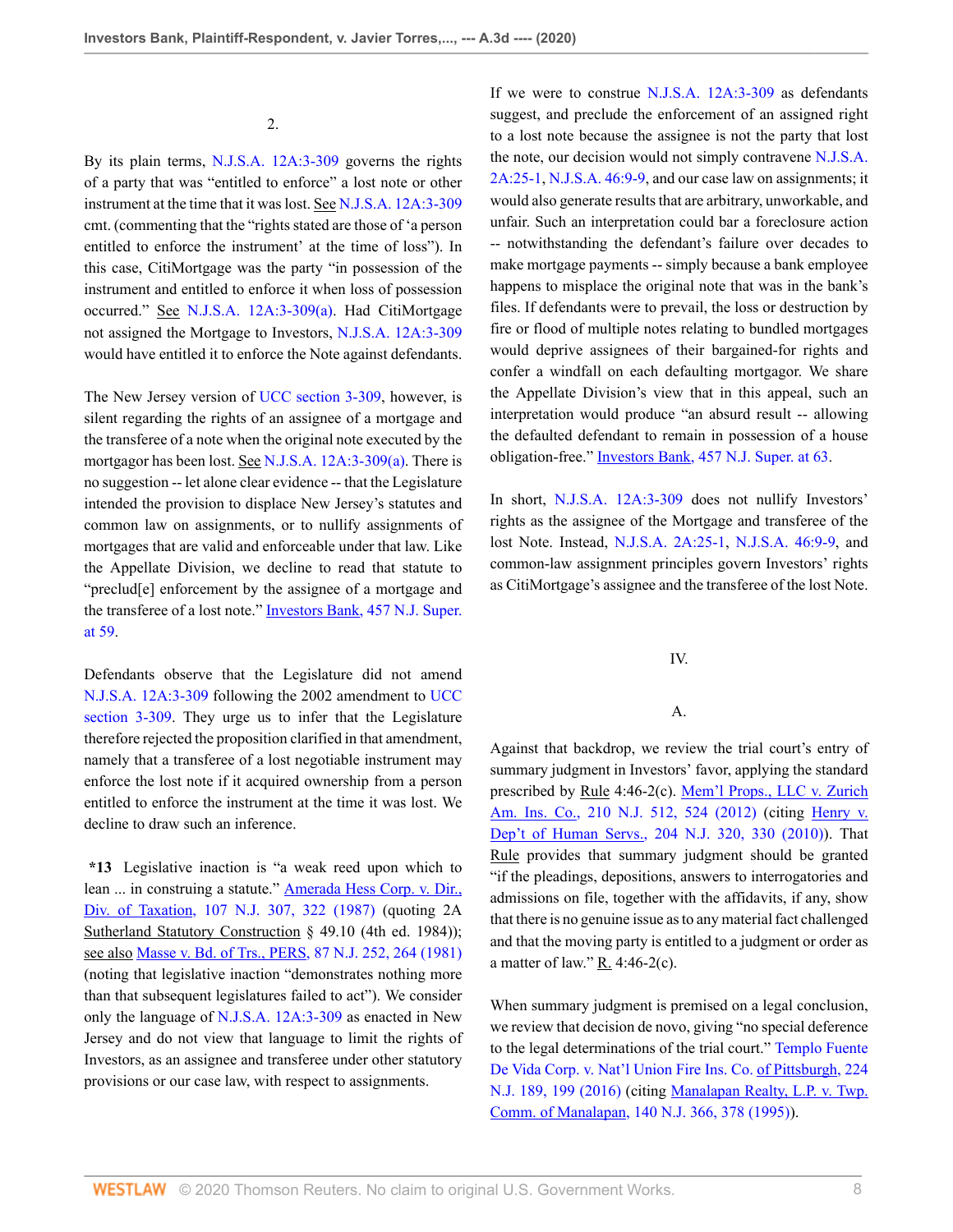B.

We briefly address the evidentiary issue raised with respect to one aspect of the summary judgment record. Defendants challenge the trial court's consideration of the Lost Note Affidavit and an attached digital copy of the Note in the summary judgment proceeding, arguing that the Affidavit was inadmissible because it was unauthenticated and that it did not qualify as a business record under  $N.J.R.E. 803(c)(6)$ . See R. 4:46-2 (addressing submission of affidavits in support of or opposition to summary judgment);  $R_1$  1:6-6 (authorizing courts to hear motions "on affidavits made on personal knowledge, setting forth only facts which are admissible in evidence to which the affiant is competent to testify"). We review the trial court's evidentiary ruling for abuse of discretion. [Hisenaj v. Kuehner, 194 N.J. 6, 12 \(2008\)](http://www.westlaw.com/Link/Document/FullText?findType=Y&serNum=2015412508&pubNum=0000583&originatingDoc=I9d55ef20bbb911ea93a0cf5da1431849&refType=RP&fi=co_pp_sp_583_12&originationContext=document&vr=3.0&rs=cblt1.0&transitionType=DocumentItem&contextData=(sc.Keycite)#co_pp_sp_583_12).

**\*14** As the Appellate Division properly concluded, the Lost Note Affidavit was signed by a CitiMortgage representative before a notary public and was properly authenticated under [N.J.R.E. 901.](http://www.westlaw.com/Link/Document/FullText?findType=L&pubNum=1003066&cite=NJSTREVNJRE901&originatingDoc=I9d55ef20bbb911ea93a0cf5da1431849&refType=LQ&originationContext=document&vr=3.0&rs=cblt1.0&transitionType=DocumentItem&contextData=(sc.Keycite)) [Investors Bank, 457 N.J. Super. at 63](http://www.westlaw.com/Link/Document/FullText?findType=Y&serNum=2045994883&pubNum=0000590&originatingDoc=I9d55ef20bbb911ea93a0cf5da1431849&refType=RP&fi=co_pp_sp_590_63&originationContext=document&vr=3.0&rs=cblt1.0&transitionType=DocumentItem&contextData=(sc.Keycite)#co_pp_sp_590_63). Moreover, the Lost Note Affidavit was properly considered by the trial court because it qualifies as a business record under N.J.R.E.  $803(c)(6)$ . That Rule prescribes an exception to the hearsay rule for

[a] statement contained in a writing or other record of acts, events, conditions, and, subject to Rule 808, opinions or diagnoses, made at or near the time of observation by a person with actual knowledge or from information supplied by such a person, if the writing or other record was made in the regular course of business and it was the regular practice of that business to make it, unless the sources of information or the method, purpose or circumstances of preparation indicate that it is not trustworthy.

### [\[N.J.R.E. 803\(c\)\(6\)](http://www.westlaw.com/Link/Document/FullText?findType=L&pubNum=1003066&cite=NJSTREVNJRE803&originatingDoc=I9d55ef20bbb911ea93a0cf5da1431849&refType=SP&originationContext=document&vr=3.0&rs=cblt1.0&transitionType=DocumentItem&contextData=(sc.Keycite)#co_pp_7c0e00007efa7).]

Defendants raise three arguments as to why the Lost Note Affidavit does not meet the standard of [N.J.R.E. 803\(c\)\(6\)](http://www.westlaw.com/Link/Document/FullText?findType=L&pubNum=1003066&cite=NJSTREVNJRE803&originatingDoc=I9d55ef20bbb911ea93a0cf5da1431849&refType=SP&originationContext=document&vr=3.0&rs=cblt1.0&transitionType=DocumentItem&contextData=(sc.Keycite)#co_pp_7c0e00007efa7): the document was prepared by CitiMortgage, not Investors; it was not clearly drafted at or near the time that the Note was lost and therefore does not satisfy [N.J.R.E. 803\(c\)\(6\)'](http://www.westlaw.com/Link/Document/FullText?findType=L&pubNum=1003066&cite=NJSTREVNJRE803&originatingDoc=I9d55ef20bbb911ea93a0cf5da1431849&refType=SP&originationContext=document&vr=3.0&rs=cblt1.0&transitionType=DocumentItem&contextData=(sc.Keycite)#co_pp_7c0e00007efa7)s second factor; and it is not trustworthy, thereby failing to meet the third requirement of the Rule.

Defendants' objection to the Affidavit's admissibility based on the fact that it was CitiMortgage's record but is presented by Investors has no merit. Nothing in N.J.R.E.  $803(c)(6)$  constrains the rule to records created by the same entity that is the proponent of the evidence at trial. Indeed, parties to litigation routinely seek the admission of documents created by other parties or nonparties under N.J.R.E.  $803(c)(6)$ .

Nor is the document inadmissible by virtue of the unknown amount of time that elapsed between CitiMortgage's discovery that the Note was lost and the drafting of the Affidavit; the date of that discovery is unclear, and CitiMortgage's representative certified that its business records are generally produced "at or near the time" of the event "from information provided by persons with knowledge of the activity."

Finally, the Lost Note Affidavit is not inherently untrustworthy as a document prepared for litigation, as defendants suggest. The Lost Note Affidavit was prepared more than a year before CitiMortgage assigned the Mortgage to Investors, and fifteen months before this action was filed. Moreover, even if we were to subject the Lost Note Affidavit to special scrutiny as a document prepared in anticipation of or for use in litigation, it withstands such scrutiny. CitiMortgage has no incentive to fabricate a claim that it lost the original Note and has searched for it, to no avail. There is no dispute as to the terms of the lost Note; defendants do not contest the accuracy of the digital copy of the Note setting forth that instrument's terms.

We therefore concur with the Appellate Division that the trial court did not abuse its discretion when it considered the Lost Note Affidavit during the summary judgment proceedings. See [Investors Bank, 457 N.J. Super. at 63-64](http://www.westlaw.com/Link/Document/FullText?findType=Y&serNum=2045994883&pubNum=0000590&originatingDoc=I9d55ef20bbb911ea93a0cf5da1431849&refType=RP&fi=co_pp_sp_590_63&originationContext=document&vr=3.0&rs=cblt1.0&transitionType=DocumentItem&contextData=(sc.Keycite)#co_pp_sp_590_63).

C.

The summary judgment record fully supports the trial court's determination that Investors had the right to enforce the Note notwithstanding the loss of the original. It is uncontested that the terms of the Note were established by the digital copy submitted to the trial court. There is no dispute that CitiMortgage had the right to enforce the Note under [N.J.S.A.](http://www.westlaw.com/Link/Document/FullText?findType=L&pubNum=1000045&cite=NJST12A%3a3-309&originatingDoc=I9d55ef20bbb911ea93a0cf5da1431849&refType=LQ&originationContext=document&vr=3.0&rs=cblt1.0&transitionType=DocumentItem&contextData=(sc.Keycite)) [12A:3-309](http://www.westlaw.com/Link/Document/FullText?findType=L&pubNum=1000045&cite=NJST12A%3a3-309&originatingDoc=I9d55ef20bbb911ea93a0cf5da1431849&refType=LQ&originationContext=document&vr=3.0&rs=cblt1.0&transitionType=DocumentItem&contextData=(sc.Keycite)) when it assigned the Mortgage and transferred the Note to Investors. CitiMortgage clearly had the authority to assign to Investors the right to enforce the lost Note.

**\*15** The summary judgment record also confirms CitiMortgage's valid assignment of its rights to Investors. Investors presented to the trial court an authenticated copy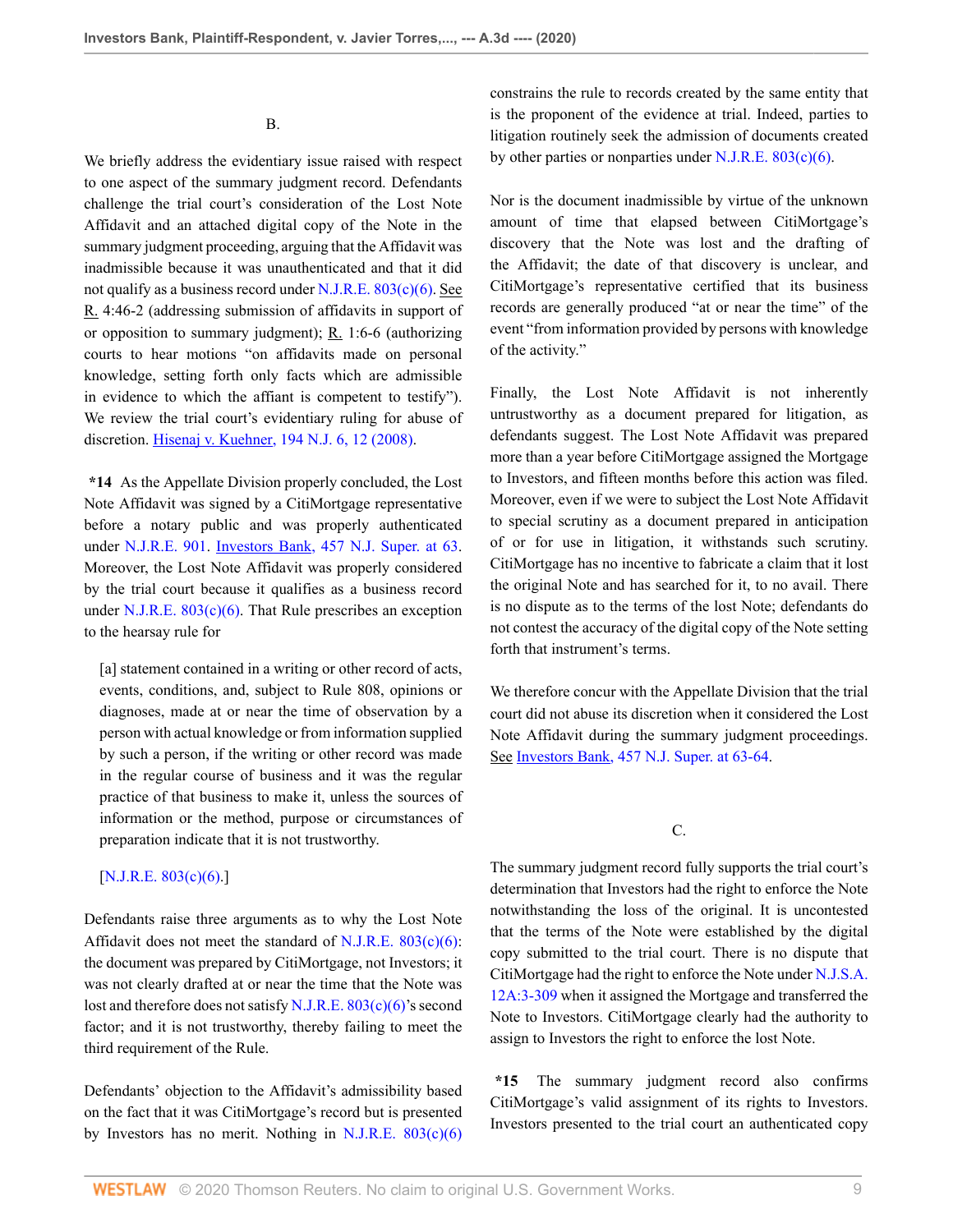of its recorded assignment, which makes clear the terms of that assignment. See R. 4:64-2(a) (authorizing proof of an assignment in a foreclosure action in the form of an original or "a legible copy of a recorded or filed document, certified as a true copy by the recording or filing officer or by a New Jersey attorney"). There is no genuine issue of material fact as to whether CitiMortgage intended to assign "the [M]ortgage and accompanying rights" to Investors. Under [N.J.S.A. 2A:25-1](http://www.westlaw.com/Link/Document/FullText?findType=L&pubNum=1000045&cite=NJST2A%3a25-1&originatingDoc=I9d55ef20bbb911ea93a0cf5da1431849&refType=LQ&originationContext=document&vr=3.0&rs=cblt1.0&transitionType=DocumentItem&contextData=(sc.Keycite)), [N.J.S.A. 46:9-9](http://www.westlaw.com/Link/Document/FullText?findType=L&pubNum=1000045&cite=NJST46%3a9-9&originatingDoc=I9d55ef20bbb911ea93a0cf5da1431849&refType=LQ&originationContext=document&vr=3.0&rs=cblt1.0&transitionType=DocumentItem&contextData=(sc.Keycite)), and the case law applying those statutes, the assignment was valid, and by its terms Investors acquired the right to enforce the lost Note.

Finally, the trial court achieved [N.J.S.A. 12A:3-309'](http://www.westlaw.com/Link/Document/FullText?findType=L&pubNum=1000045&cite=NJST12A%3a3-309&originatingDoc=I9d55ef20bbb911ea93a0cf5da1431849&refType=LQ&originationContext=document&vr=3.0&rs=cblt1.0&transitionType=DocumentItem&contextData=(sc.Keycite))s purpose of protecting the debtor, Torres, from the threat from liability to multiple claimants based on the same Note. It required Investors to indemnify Torres against any liability in the event that a third party were to attempt to enforce the lost Note.

We thus concur with the Appellate Division that the trial court properly entered summary judgment pursuant to Rule 4:46-2

in Investors' favor. **Investors Bank**, 457 N.J. Super. at 64-66.<sup>[3](#page-10-0)</sup> We conclude that the Appellate Division properly affirmed the judgment of foreclosure.

<span id="page-9-2"></span>V.

The judgment of the Appellate Division is affirmed as modified.

CHIEF JUSTICE [RABNER](http://www.westlaw.com/Link/Document/FullText?findType=h&pubNum=176284&cite=0215999201&originatingDoc=I9d55ef20bbb911ea93a0cf5da1431849&refType=RQ&originationContext=document&vr=3.0&rs=cblt1.0&transitionType=DocumentItem&contextData=(sc.Keycite)) and JUSTICES [LaVECCHIA,](http://www.westlaw.com/Link/Document/FullText?findType=h&pubNum=176284&cite=0224986601&originatingDoc=I9d55ef20bbb911ea93a0cf5da1431849&refType=RQ&originationContext=document&vr=3.0&rs=cblt1.0&transitionType=DocumentItem&contextData=(sc.Keycite)) [ALBIN,](http://www.westlaw.com/Link/Document/FullText?findType=h&pubNum=176284&cite=0140360301&originatingDoc=I9d55ef20bbb911ea93a0cf5da1431849&refType=RQ&originationContext=document&vr=3.0&rs=cblt1.0&transitionType=DocumentItem&contextData=(sc.Keycite)) [FERNANDEZ-VINA,](http://www.westlaw.com/Link/Document/FullText?findType=h&pubNum=176284&cite=0113818101&originatingDoc=I9d55ef20bbb911ea93a0cf5da1431849&refType=RQ&originationContext=document&vr=3.0&rs=cblt1.0&transitionType=DocumentItem&contextData=(sc.Keycite)) [SOLOMON](http://www.westlaw.com/Link/Document/FullText?findType=h&pubNum=176284&cite=0287096401&originatingDoc=I9d55ef20bbb911ea93a0cf5da1431849&refType=RQ&originationContext=document&vr=3.0&rs=cblt1.0&transitionType=DocumentItem&contextData=(sc.Keycite)), and [TIMPONE](http://www.westlaw.com/Link/Document/FullText?findType=h&pubNum=176284&cite=0330409599&originatingDoc=I9d55ef20bbb911ea93a0cf5da1431849&refType=RQ&originationContext=document&vr=3.0&rs=cblt1.0&transitionType=DocumentItem&contextData=(sc.Keycite)) join in JUSTICE PATTERSON's opinion.

#### **All Citations**

--- A.3d ----, 2020 WL 3550701

### Footnotes

<span id="page-9-0"></span>[1](#page-4-0) We acknowledge the contention made by Legal Services of New Jersey at oral argument that under [Morris Canal, 9](http://www.westlaw.com/Link/Document/FullText?findType=Y&serNum=1855008184&pubNum=0000585&originatingDoc=I9d55ef20bbb911ea93a0cf5da1431849&refType=RP&fi=co_pp_sp_585_698&originationContext=document&vr=3.0&rs=cblt1.0&transitionType=DocumentItem&contextData=(sc.Keycite)#co_pp_sp_585_698) [N.J. Eq. at 698-700](http://www.westlaw.com/Link/Document/FullText?findType=Y&serNum=1855008184&pubNum=0000585&originatingDoc=I9d55ef20bbb911ea93a0cf5da1431849&refType=RP&fi=co_pp_sp_585_698&originationContext=document&vr=3.0&rs=cblt1.0&transitionType=DocumentItem&contextData=(sc.Keycite)#co_pp_sp_585_698), notes are not choses in action, but choses in possession, and are thus not assignable pursuant to [N.J.S.A. 2A:25-1](http://www.westlaw.com/Link/Document/FullText?findType=L&pubNum=1000045&cite=NJST2A%3a25-1&originatingDoc=I9d55ef20bbb911ea93a0cf5da1431849&refType=LQ&originationContext=document&vr=3.0&rs=cblt1.0&transitionType=DocumentItem&contextData=(sc.Keycite)). On close examination, we cannot agree with that contention. Although the Court in Morris Canal held that the bonds in dispute in that case were negotiable instruments ordinarily conveyed by delivery, [id. at 699-700](http://www.westlaw.com/Link/Document/FullText?findType=Y&serNum=1855008184&pubNum=0000585&originatingDoc=I9d55ef20bbb911ea93a0cf5da1431849&refType=RP&fi=co_pp_sp_585_699&originationContext=document&vr=3.0&rs=cblt1.0&transitionType=DocumentItem&contextData=(sc.Keycite)#co_pp_sp_585_699), we do not read that case to stand for the proposition that negotiable instruments can be conveyed only by delivery. In Morris Canal, the defendants, the Morris Canal and Banking Company, executed bonds, made payable to the bearer, and secured by a mortgage. [Id. at 675.](http://www.westlaw.com/Link/Document/FullText?findType=Y&serNum=1855008184&pubNum=0000585&originatingDoc=I9d55ef20bbb911ea93a0cf5da1431849&refType=RP&fi=co_pp_sp_585_675&originationContext=document&vr=3.0&rs=cblt1.0&transitionType=DocumentItem&contextData=(sc.Keycite)#co_pp_sp_585_675) The original holder of those bonds sold them to the plaintiff. Ibid. When the defendants failed to pay the interest due on the bonds, the plaintiff filed for foreclosure. [Id. at 675-76](http://www.westlaw.com/Link/Document/FullText?findType=Y&serNum=1855008184&pubNum=0000585&originatingDoc=I9d55ef20bbb911ea93a0cf5da1431849&refType=RP&fi=co_pp_sp_585_675&originationContext=document&vr=3.0&rs=cblt1.0&transitionType=DocumentItem&contextData=(sc.Keycite)#co_pp_sp_585_675). The Court noted that, ordinarily, bonds "cannot be assigned so as to give a right of action to the assignee," even if payable to the bearer.

[Id. at 698.](http://www.westlaw.com/Link/Document/FullText?findType=Y&serNum=1855008184&pubNum=0000585&originatingDoc=I9d55ef20bbb911ea93a0cf5da1431849&refType=RP&fi=co_pp_sp_585_698&originationContext=document&vr=3.0&rs=cblt1.0&transitionType=DocumentItem&contextData=(sc.Keycite)#co_pp_sp_585_698) A New Jersey statute, however, authorized the assignment of bonds. Ibid. Further, assignment of the bonds "may be by a delivery for ... valuable consideration, without any writing." Ibid. (emphasis added). Because the bonds were payable to the bearer, the Court found that the bonds were negotiable instruments and the common usage was to pass such bonds by delivery. [Id. at 699-700](http://www.westlaw.com/Link/Document/FullText?findType=Y&serNum=1855008184&pubNum=0000585&originatingDoc=I9d55ef20bbb911ea93a0cf5da1431849&refType=RP&fi=co_pp_sp_585_699&originationContext=document&vr=3.0&rs=cblt1.0&transitionType=DocumentItem&contextData=(sc.Keycite)#co_pp_sp_585_699). Therefore, the plaintiff, as the present possessor of the bonds, held complete title to the bonds and no assignment in writing was needed. **Id.** at 700-01.

Although the court in Morris Canal made clear that when a negotiable instrument is payable to the bearer, delivery is sufficient to grant complete title, it did not hold that delivery constituted the only method of conveying such a negotiable instrument, or convert it into a chose in possession. Id. at 698-701. Indeed, cases decided after Morris Canal made clear that under New Jersey law, promissory notes such as the Note at issue here are considered choses in action. See, e.g., [Erlich v. Mulligan, 104 N.J.L. 375, 378 \(E. & A. 1928\)](http://www.westlaw.com/Link/Document/FullText?findType=Y&serNum=1928118102&pubNum=0000586&originatingDoc=I9d55ef20bbb911ea93a0cf5da1431849&refType=RP&fi=co_pp_sp_586_378&originationContext=document&vr=3.0&rs=cblt1.0&transitionType=DocumentItem&contextData=(sc.Keycite)#co_pp_sp_586_378) (holding that a promissory "note was a chose in action and expressly assignable" by statute); [Polhemus v. Prudential Realty Corp., 74 N.J.L. 570, 578 \(E. & A. 1907\)](http://www.westlaw.com/Link/Document/FullText?findType=Y&serNum=1907004457&pubNum=0000586&originatingDoc=I9d55ef20bbb911ea93a0cf5da1431849&refType=RP&fi=co_pp_sp_586_578&originationContext=document&vr=3.0&rs=cblt1.0&transitionType=DocumentItem&contextData=(sc.Keycite)#co_pp_sp_586_578) (holding that when a note "passed into the possession of the Trenton Trust and Safe Deposit Company, as holders for value, before maturity, it had legal inception as a note, and became a chose in action, with all the qualities ordinarily incident thereto"). The Note at issue here is a chose in action subject to assignment under [N.J.S.A. 2A:25-1](http://www.westlaw.com/Link/Document/FullText?findType=L&pubNum=1000045&cite=NJST2A%3a25-1&originatingDoc=I9d55ef20bbb911ea93a0cf5da1431849&refType=LQ&originationContext=document&vr=3.0&rs=cblt1.0&transitionType=DocumentItem&contextData=(sc.Keycite)).

<span id="page-9-1"></span>[2](#page-6-0) Following Dennis Joslin Co., several courts construed their state's version of [UCC section 3-309](http://www.westlaw.com/Link/Document/FullText?findType=L&pubNum=1002112&cite=ULUCCS3-309&originatingDoc=I9d55ef20bbb911ea93a0cf5da1431849&refType=LQ&originationContext=document&vr=3.0&rs=cblt1.0&transitionType=DocumentItem&contextData=(sc.Keycite)) to require proof of possession at the time that the note was lost in order to enforce the note. In re Harborhouse of [Gloucester, LLC, 505 B.R.](http://www.westlaw.com/Link/Document/FullText?findType=Y&serNum=2032693093&pubNum=0000164&originatingDoc=I9d55ef20bbb911ea93a0cf5da1431849&refType=RP&fi=co_pp_sp_164_369&originationContext=document&vr=3.0&rs=cblt1.0&transitionType=DocumentItem&contextData=(sc.Keycite)#co_pp_sp_164_369) [365, 369-72 \(Bankr. D. Mass.\)](http://www.westlaw.com/Link/Document/FullText?findType=Y&serNum=2032693093&pubNum=0000164&originatingDoc=I9d55ef20bbb911ea93a0cf5da1431849&refType=RP&fi=co_pp_sp_164_369&originationContext=document&vr=3.0&rs=cblt1.0&transitionType=DocumentItem&contextData=(sc.Keycite)#co_pp_sp_164_369), aff'd, [523 B.R. 749 \(B.A.P. 1st Cir. 2014\);](http://www.westlaw.com/Link/Document/FullText?findType=Y&serNum=2034699446&pubNum=0000164&originatingDoc=I9d55ef20bbb911ea93a0cf5da1431849&refType=RP&originationContext=document&vr=3.0&rs=cblt1.0&transitionType=DocumentItem&contextData=(sc.Keycite)) [In re Kemp, 440 B.R. 624, 632-33 \(Bankr. D.N.J.](http://www.westlaw.com/Link/Document/FullText?findType=Y&serNum=2023854529&pubNum=0000164&originatingDoc=I9d55ef20bbb911ea93a0cf5da1431849&refType=RP&fi=co_pp_sp_164_632&originationContext=document&vr=3.0&rs=cblt1.0&transitionType=DocumentItem&contextData=(sc.Keycite)#co_pp_sp_164_632) [2010\)](http://www.westlaw.com/Link/Document/FullText?findType=Y&serNum=2023854529&pubNum=0000164&originatingDoc=I9d55ef20bbb911ea93a0cf5da1431849&refType=RP&fi=co_pp_sp_164_632&originationContext=document&vr=3.0&rs=cblt1.0&transitionType=DocumentItem&contextData=(sc.Keycite)#co_pp_sp_164_632); [Marks v. Braunstein, 439 B.R. 248, 251 \(Bankr. D. Mass. 2010\);](http://www.westlaw.com/Link/Document/FullText?findType=Y&serNum=2023086371&pubNum=0000164&originatingDoc=I9d55ef20bbb911ea93a0cf5da1431849&refType=RP&fi=co_pp_sp_164_251&originationContext=document&vr=3.0&rs=cblt1.0&transitionType=DocumentItem&contextData=(sc.Keycite)#co_pp_sp_164_251) [McCay v. Capital Res. Co., Ltd., 940 S.W.2d](http://www.westlaw.com/Link/Document/FullText?findType=Y&serNum=1997074913&pubNum=0000713&originatingDoc=I9d55ef20bbb911ea93a0cf5da1431849&refType=RP&fi=co_pp_sp_713_870&originationContext=document&vr=3.0&rs=cblt1.0&transitionType=DocumentItem&contextData=(sc.Keycite)#co_pp_sp_713_870) [869, 870-71 \(Ark. 1997\)](http://www.westlaw.com/Link/Document/FullText?findType=Y&serNum=1997074913&pubNum=0000713&originatingDoc=I9d55ef20bbb911ea93a0cf5da1431849&refType=RP&fi=co_pp_sp_713_870&originationContext=document&vr=3.0&rs=cblt1.0&transitionType=DocumentItem&contextData=(sc.Keycite)#co_pp_sp_713_870); Seven [Oaks Enters., L.P. v. Devito, 198 A.3d 88, 99-100 \(Conn. App. Ct.\)](http://www.westlaw.com/Link/Document/FullText?findType=Y&serNum=2045822727&pubNum=0007691&originatingDoc=I9d55ef20bbb911ea93a0cf5da1431849&refType=RP&fi=co_pp_sp_7691_99&originationContext=document&vr=3.0&rs=cblt1.0&transitionType=DocumentItem&contextData=(sc.Keycite)#co_pp_sp_7691_99), appeal denied, [197](http://www.westlaw.com/Link/Document/FullText?findType=Y&serNum=2047263623&pubNum=0007691&originatingDoc=I9d55ef20bbb911ea93a0cf5da1431849&refType=RP&originationContext=document&vr=3.0&rs=cblt1.0&transitionType=DocumentItem&contextData=(sc.Keycite))